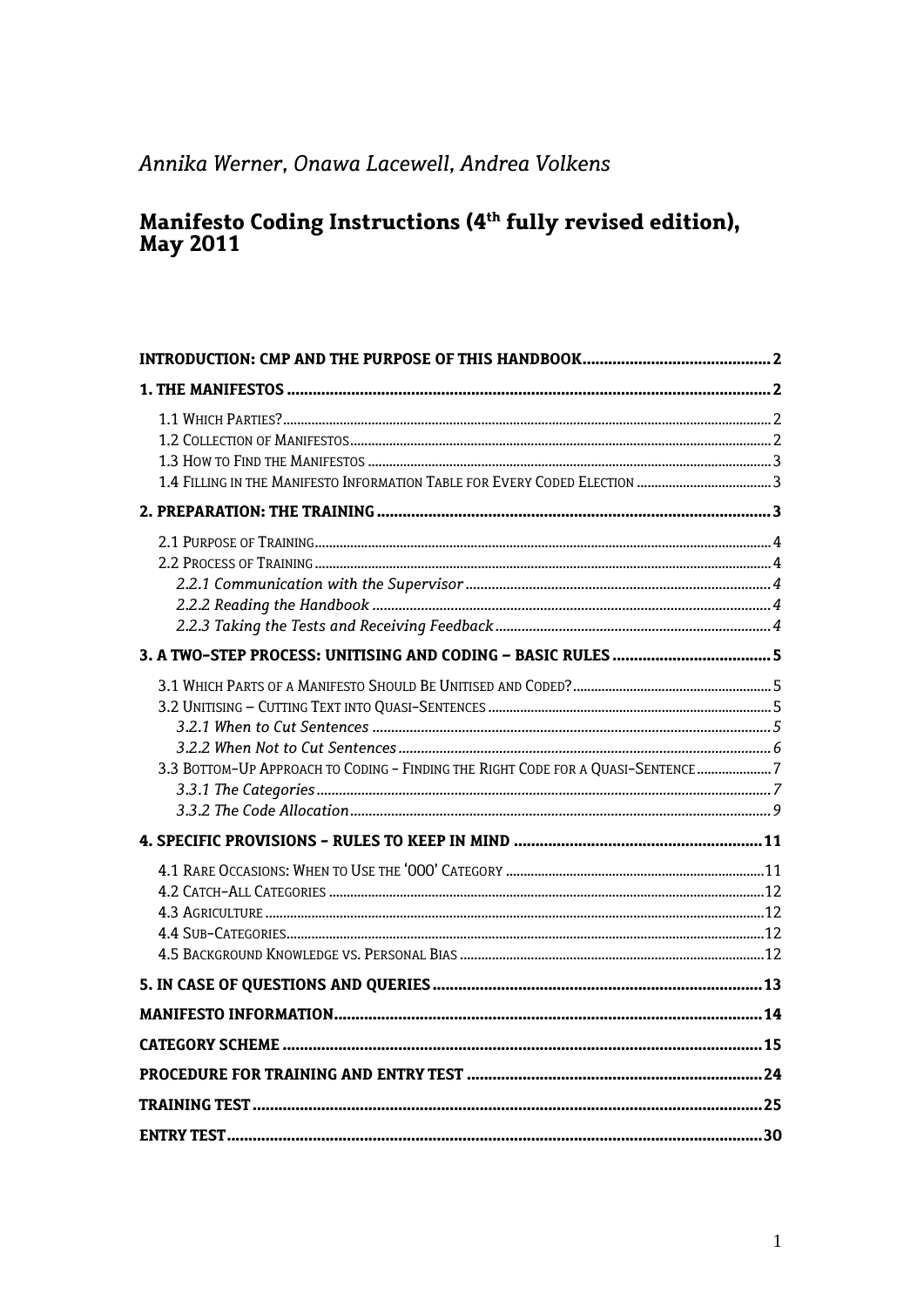# **Introduction: CMP and the Purpose of this Handbook**

This is the handbook for the Comparative Manifesto Project (CMP/MARPOR), which provides CMP coders with an introduction on how to apply the rules and definitions which constitute the data production process of the project. CMP's objective is to measure policy positions of all relevant parties competing in any democratic election in the post-World-War-II period for the following countries: OECD and EU members, Central and Eastern Europe, and (in the future) Latin America and South-East Asia. Analysing manifestos allows for measurement of party policy positions across countries and elections within a common framework. Manifestos are understood parties' only authoritative policy statements and, therefore, as indicators of the parties' policy preferences at a given point in time. For this reason, manifestos are chosen as the subject for quantitative content analysis.

This content analysis aims to discover party stances by quantifying their statements and messages to their electorate. A unified classification scheme with an accompanying set of rules was developed to make such statements comparable. This handbook provides coders with all of the relevant information, definitions, and sources needed to apply the coding scheme to their respective countries.

### **1. The Manifestos**

Manifestos are chosen for the basis of this research from the various types of party-issued documents. The British label 'manifesto' refers to what the rest of the world dubs 'election program,' i.e., a text issued by political actors on the occasion of elections in order to raise internal and/or external support. For the purposes of this handbook, the term "manifesto" is defined as text published by a political party in order to compete for votes in national elections.

#### *1.1 Which Parties?*

The Comparative Manifesto Project aims to measure the policy preferences of each relevant party running in an election which is included in the data collection. Relevant parties are defined as those parties that win seats in their respective election. For Central and Eastern Europe, every party winning at least two seats is included in the data collection process. All coders hired by MARPOR will receive a list of parties for whom manifestos (or their substitutes) have to be coded. Coders are asked to propose corrections or amendments to the list if necessary.

#### *1.2 Collection of Manifestos*

In most cases, coders are asked to collect the manifestos for the elections they are to code.

While the definition of 'manifesto' presented above may initially seem straightforward, manifestos can vary considerably across parties, elections, countries, and years. The title of a manifesto can differ considerably, from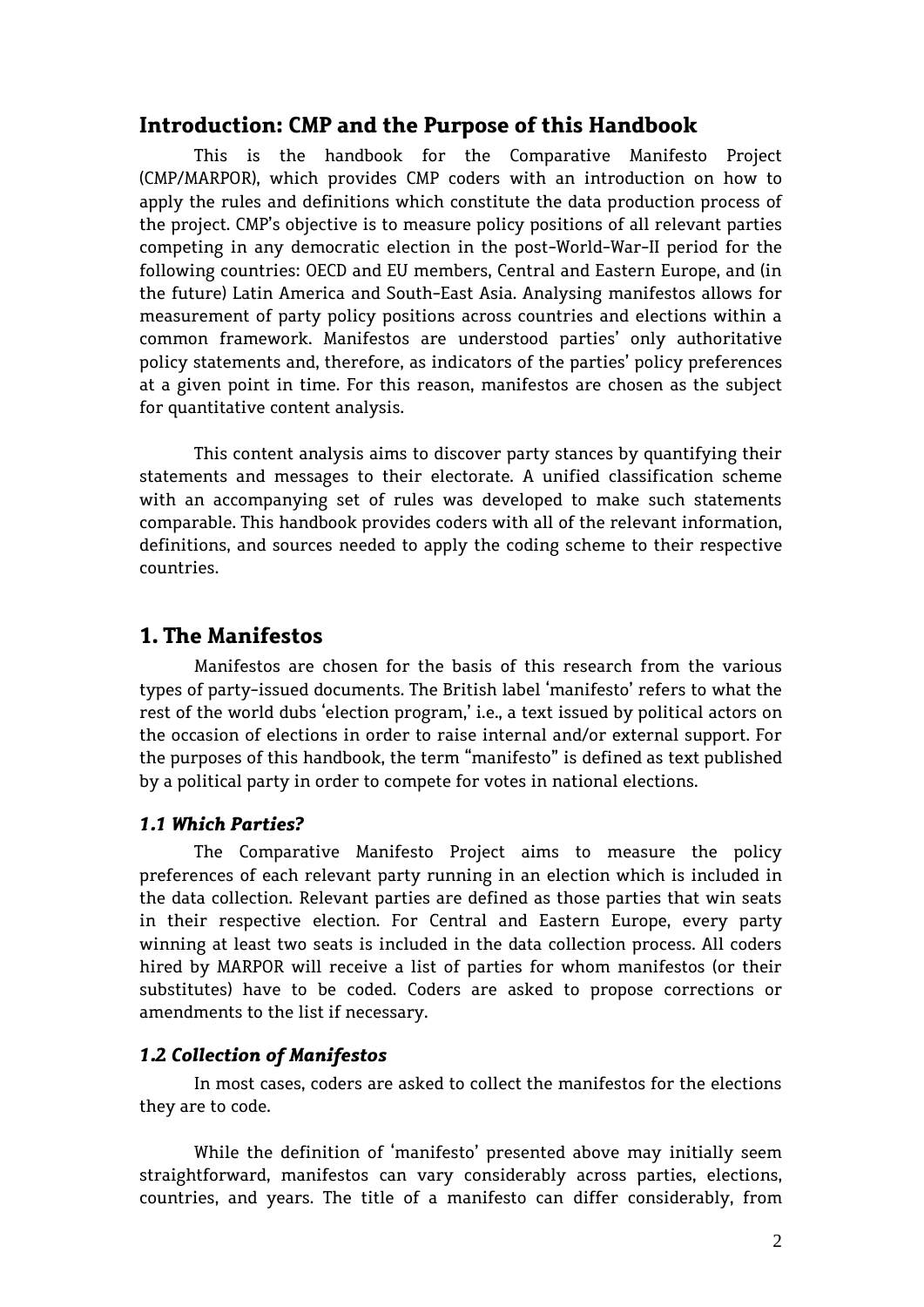'Election Program of Party X', 'Program', 'Platform' or 'Action Intentions' to statements such as 'We will make Australia prosper'. Furthermore, in the event that parties provide more than one version of a manifesto, whether a long and a short version or several otherwise different versions of the manifesto, all versions need to be collected and sent to the supervisors. This is also true for instances where the party provides a machine-readable version (i.e. in doc or html format), a digital version (i.e. in pdf format), and/or a colour hard-copy including pictures. The ideal type of manifesto is the machine-readable format and should be collected whenever possible. For documentation reasons, however, the project also needs at least one fully formatted version of the manifesto, which is usually either in pdf or hard-copy format. If the former is not available, the latter is sufficient.

#### *1.3 How to Find the Manifestos*

The manifestos can often be gathered from the parties themselves and in particular their websites, special election newspapers of parties and/or regular newspapers. Furthermore, sources might be research and training institutes or publications, e.g. books with collections of programs, associated with the parties. If manifestos are not freely available, coders are asked to contact the party. In all cases, the ideal, machine-readable manifesto should be retrieved when possible.

In cases when no manifesto is available, this should to be reported back to the supervisors immediately. For instance, the only texts available may be newspaper summaries as a condensed form of the parties' election pledges. Sometimes, only reports of party spokesmen about policy preferences and goals for the upcoming legislature may be available. In case only such documents are available, all available information needs to be collected very carefully under the supervision of the training supervisor.

#### *1.4 Filling in the Manifesto Information Table for Every Coded Election*

When providing the original manifestos to the supervisors, coders are asked to fill in one manifesto information table (see p. 13) for each election for which coders have collected manifestos. This information is crucial for the Manifesto Project team to be able to manage and collect all necessary secondary information.

### **2. Preparation: The Training**

All coders must take part in training before they are allowed to start the production coding, i.e. coding real manifestos. Coders who have already coded actual elections need to retake the training every two years in case of uninterrupted production coding or whenever they have not engaged in production coding for more than six months.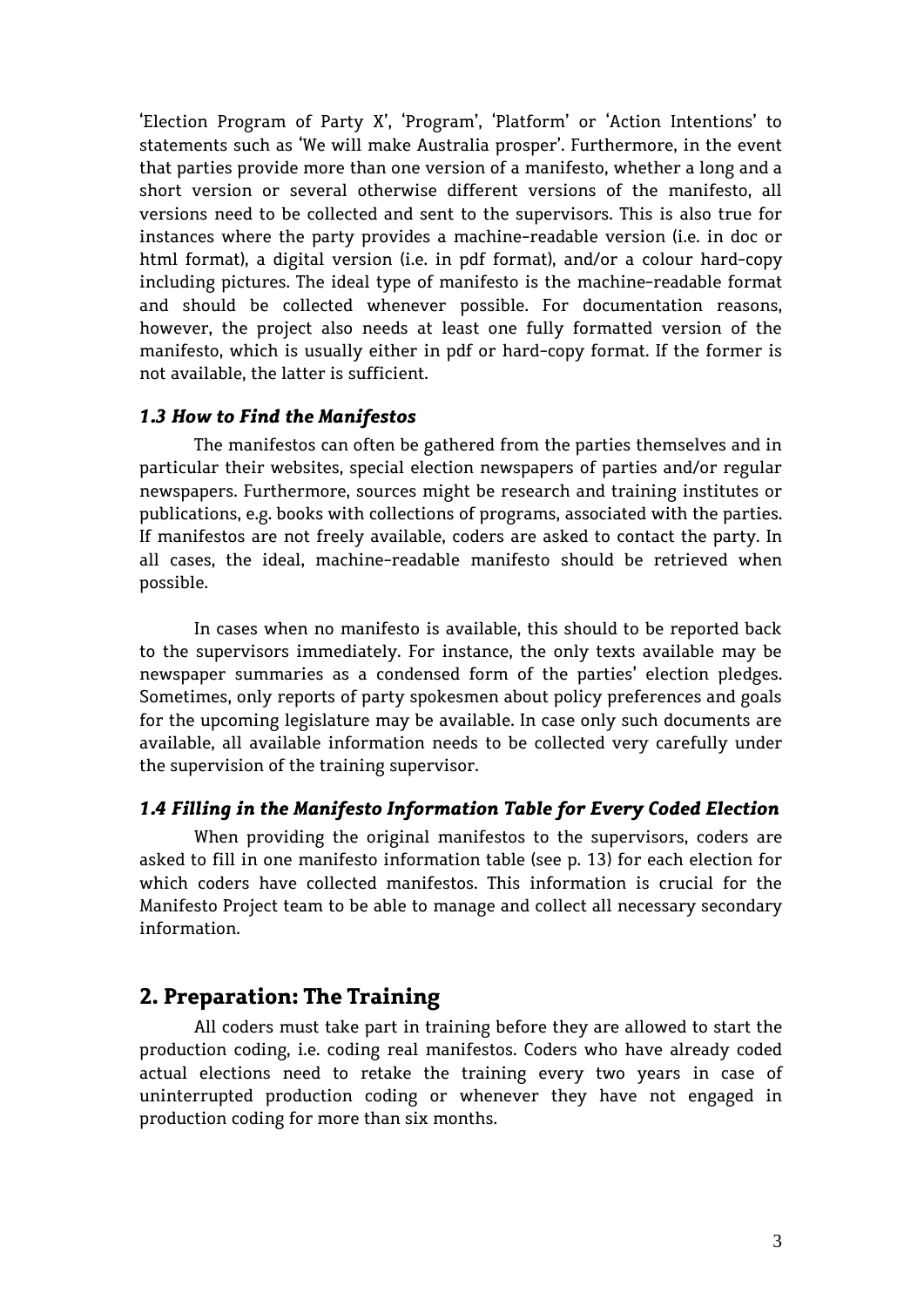#### *2.1 Purpose of Training*

Of central concern to this coding procedure is the comparability of results. Hence, in principle, every coder should make the same decisions concerning the unitising and coding of any given manifesto. To ensure comparability, the project has defined a set of coding rules that all coders should follow. The training assures that all coders have a sufficient understanding of the coding process, enabling them to create reliable and comparable data.

#### *2.2 Process of Training*

In order to ensure maximum reliability and comparability of data, the training process is based on intensive communication between the prospective coders and the supervisor within the MARPOR team. Within this process coders learn how to code party manifestos, in particular how to deal with the coding scheme and which rules apply under which circumstances. Thus, coders learn the rules and gain valuable initial insight into the coding process.

#### **2.2.1 Communication with the Supervisor**

The core of this training is the close communication between coders and the training supervisor. Within the MARPOR project team, there is always one scholar who acts as training and coding supervisor. This supervisor administers the training and helps coders with any problems during the training and the production coding phase. These problems might range from questions regarding rules or definitions to single sentences with which coders have problems. Whenever coders need any advice or clarification, they are urged to contact the supervisor. The training and coding supervisor is currently Annika Werner (werner@wzb.eu).

#### **2.2.2 Reading the Handbook**

The basis of the training process is this handbook. The instructions must be studied thoroughly and followed closely. It is important to highlight that it is not sufficient to simply look at the handbook once. Coders should read the handbook several times and try to commit all coding rules and definitions of categories to memory as much as possible. The more coders can memorize, the faster the production coding will be.

#### **2.2.3 Taking the Tests and Receiving Feedback**

Central features of the training process are the successful completion of two tests by every coder: one training test and one entry test. The training procedure is as follows:

1) After examining the handbook, coders code the first training test and send it to the supervisor via email.

2) The supervisor sends extensive feedback on the training test.

3) Coders code the second test—the entry test—and send it to the supervisor.

4) The supervisor decides on the basis of the quality of coding whether coders have sufficient understanding of the coding process to begin production coding. With the decision that coders should a) commence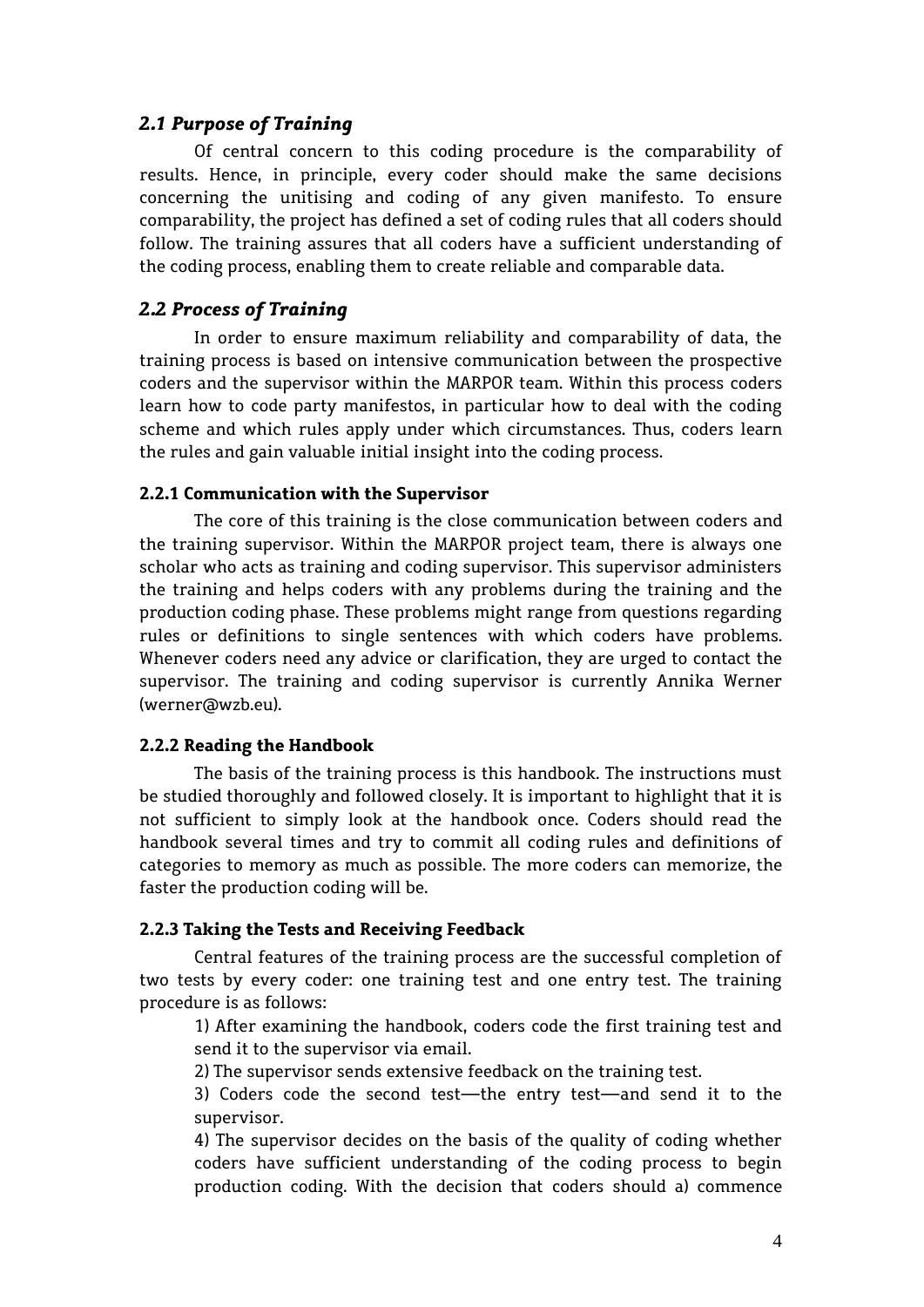production coding or b) receive more training, the supervisor sends feedback on the entry test to coders.

If necessary, each test can be taken twice.

# **3. A Two-Step Process: Unitising and Coding – Basic Rules**

After coders have sent the original manifestos to the supervisor and have successfully completed the training, the supervisor provides coders with electronically codable versions of the manifestos. Coders are then asked to code this version of the manifestos.

The central question of manifesto coding is: **What message is the party trying to convey to voters? Which are the issues the party regards as important?**

The decision-making process of coding is described in the following sections. This procedure comprises two steps: a) unitising (how many unique statements do parties make?) and b) coding (what kind of statements do parties make?).

#### *3.1 Which Parts of a Manifesto Should Be Unitised and Coded?*

Each textual part of a manifesto needs to be unitised and coded. Some parts of the manifesto, such as statistics, tables of content, and section headings should not be considered as text. Introductory remarks by party leaders should be similarly ignored. These parts, however, should not be deleted but instead kept for documentation purposes.

When preparing the manifesto for coding, the supervisor earmarks those parts of the manifesto that should be ignored. Coders are asked to code in accordance with this tagging procedure but also to check the decisions made by the supervisor. If coders doubt whether certain parts of the manifesto should be treated as text or not, they should seek immediate advice from the supervisor.

#### *3.2 Unitising – Cutting Text into Quasi-Sentences*

The coding unit is a quasi-sentence. One quasi-sentence contains exactly one statement or "message". In many cases, parties make one statement per sentence, which results in one quasi-sentence equalling one full sentence. Therefore, the basic unitising rule is that one sentence is, at minimum, one quasi-sentence. There are, however, instances when one natural sentence contains more than one quasi-sentence, as discussed below.

#### **3.2.1 When to Cut Sentences**

**Only if** the natural sentence contains more than one unique argument should this sentence be split. There are two possibilities for unique arguments: 1) a sentence contains two statements that are totally unrelated; or 2) a sentence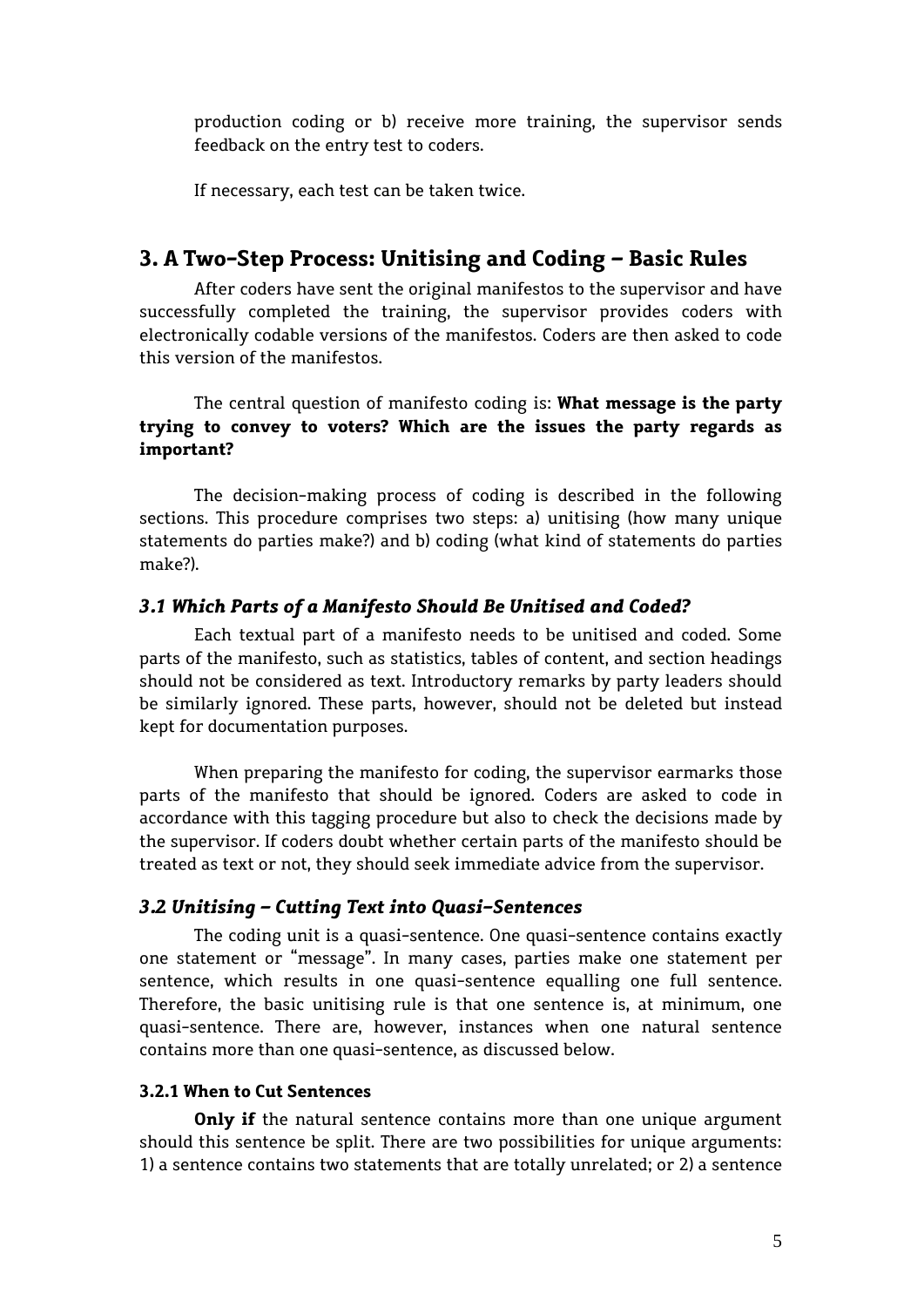contains two statements that are related (e.g. they come from the same policy field) but address different aspects of a larger policy.

Clues to unique statements might be 1) semicolons; 2) the possibility to split up the sentence into a meaningful bullet point list; 3) general clues from codes. Regarding the third point, it is especially likely that the sentence includes two unique statements if a sentence contains codes from two or more domains (see Table 1, p. 6). An example would be:

> *"We need to address our close ties with our neighbours (107) as well as the unique challenges facing small business owners in this time of economic hardship. (402)"*

#### **3.2.2 When Not to Cut Sentences**

There are many instances when sentences should *not* be split into quasisentences. A good rule of thumb is that **one word** is most likely not a quasisentence. It is crucial to know that **examples, reasoning, explanations,** etc. are not unique arguments and are therefore no separate quasi-sentences.

Coders should also be careful when unitising based on sentence operators such as commas, colons, hyphens, etc. Such operators might be, but are not always, indicators of a quasi-sentence. Operators do not indicate two quasisentences if they do not separate two unique statements. Examples for this case are:

> "*The animal rights in our country must be improved; and we will do that. (501)" "Our country's budget must be put on solid footing again, no matter the costs. (416)"*

Coders should not split up a sentence just because they think they have discovered a code. For instance, the mere singling out of another country is not a unique argument and, therefore, a quasi-sentence. **Only if** the statement refers to a general or specific foreign policy goal should it be considered a separate quasi-sentence. Furthermore, references to policy areas such as education, agriculture, labour, and the environment should not automatically be separated simply because 'catch words' such as 'schools', 'farmers', 'unions' or 'environmentalists' are mentioned. Again, the sentence should only be cut if it is a statement about the issue. Here is an example of a sentence that seems to contain several arguments at first glance but, on closer inspection, is revealed to have only one unique message:

> *"We must force our unions to step back from their demands or their policies will result in the loss of thousands of jobs, closing of schools, and diminishing pensions. (702)"*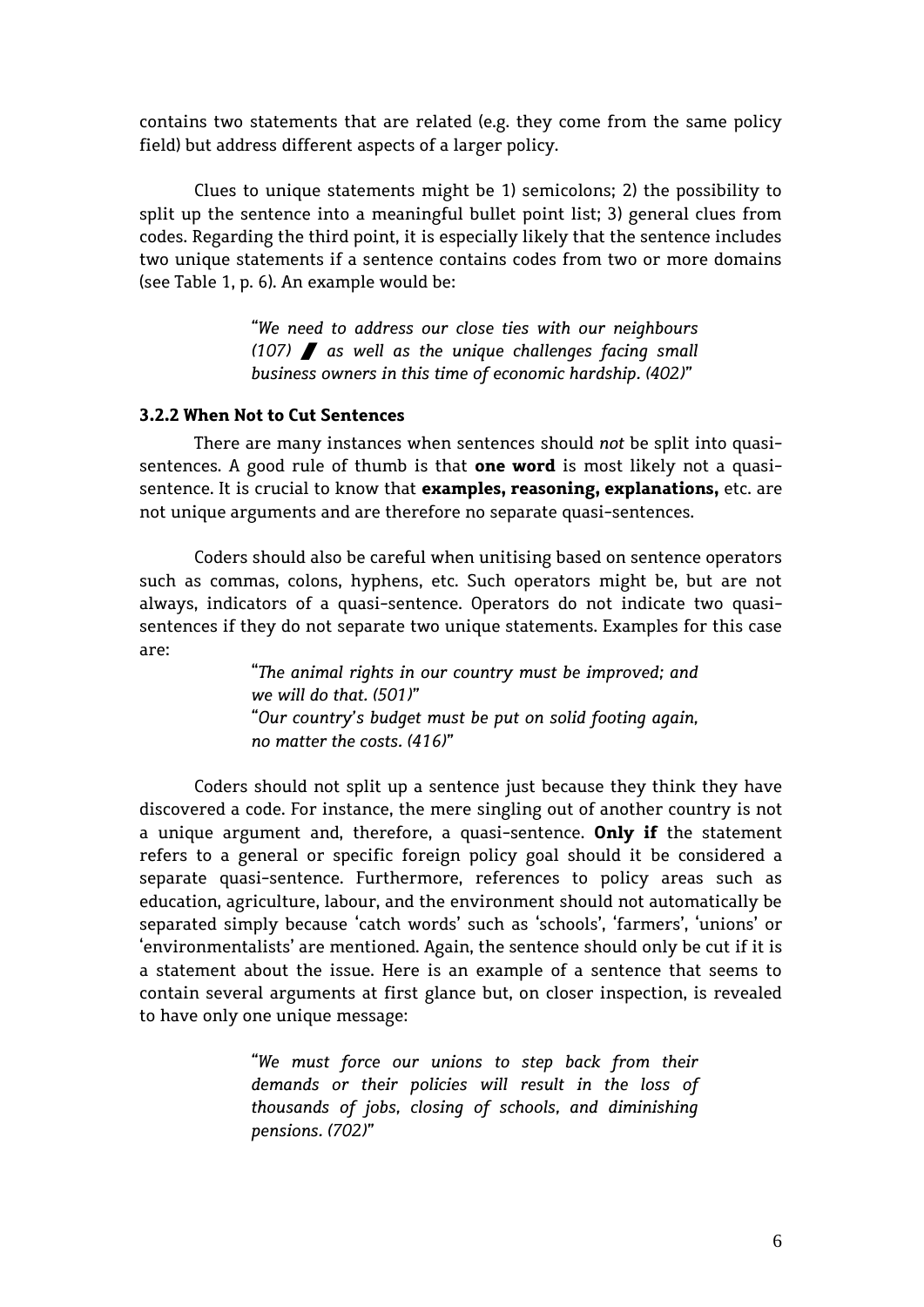In this example, jobs, schools, and pensions are only instances outlining the negative impact of what will happen if the party's central demand (unions reducing *their* demands) is not met.

# *3.3 Bottom-Up Approach to Coding - Finding the Right Code for a Quasi-Sentence*

### **3.3.1 The Categories**

The Manifesto Project developed a category system whereby each quasisentence of every manifesto is coded into one, and only one, of 56 standard categories. The 56 categories are grouped into seven major policy areas and are designed to be comparable between parties, countries, elections, and across time.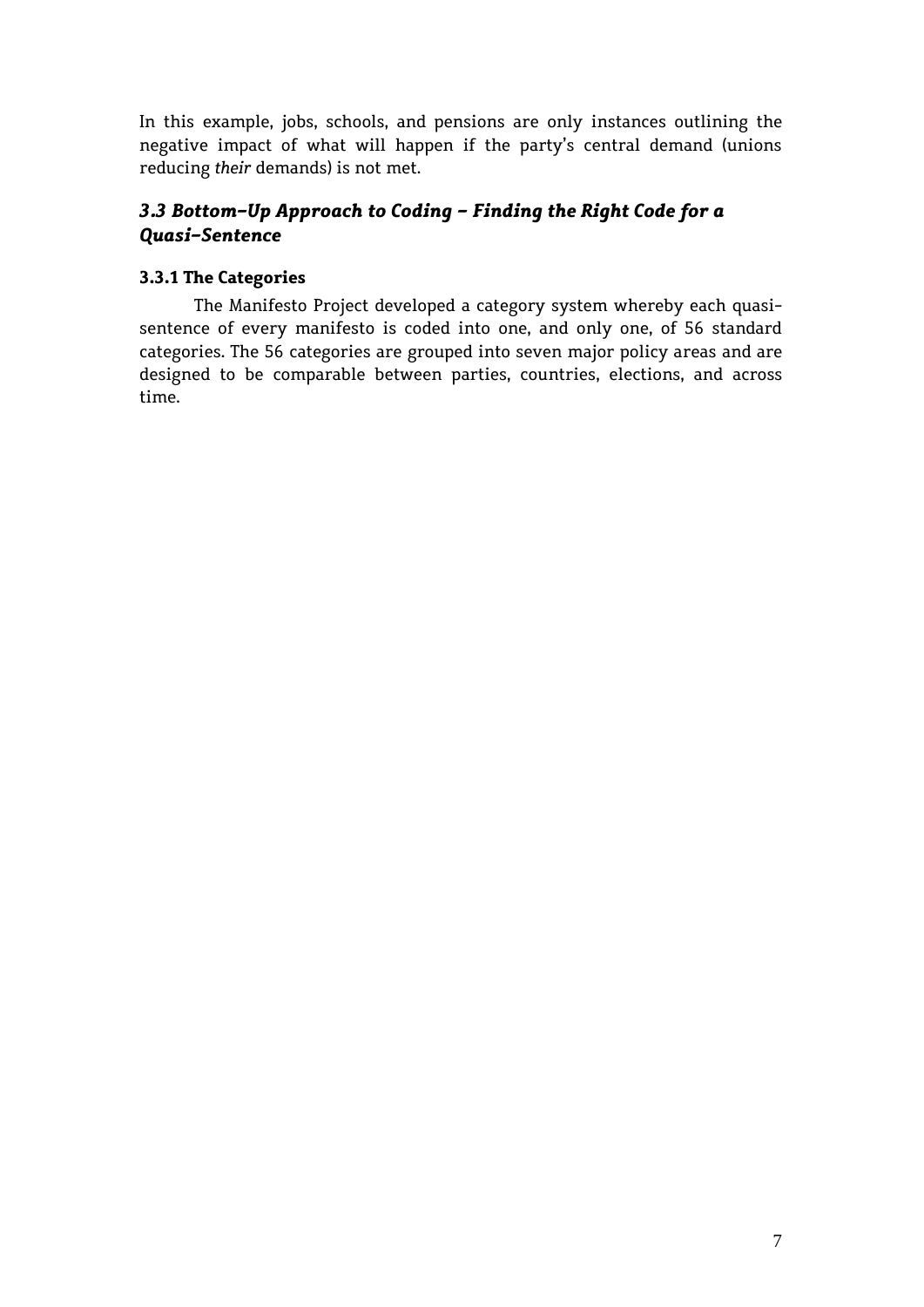*Table 1: 56 Standard Policy Preferences in Seven Policy Domains*

#### **Domain 1: External Relations**

- 101 Foreign Special Relationships: Positive
- 102 Foreign Special Relationships: Negative
- 103 Anti-Imperialism: Positive
- 104 Military: Positive
- 105 Military: Negative
- 106 Peace: Positive
- 107 Internationalism: Positive
- 108 European Integration: Positive
- 109 Internationalism: Negative
- 110 European Integration: Negative

#### **Domain 2: Freedom and Democracy**

- 201 Freedom and Human Rights: Positive
- 202 Democracy: Positive
- 203 Constitutionalism: Positive
- 204 Constitutionalism: Negative

#### **Domain 3: Political System**

- 301 Decentralisation: Positive
- 302 Centralisation: Positive
- 303 Governmental and Administrative Efficiency: Positive
- 304 Political Corruption: Negative
- 305 Political Authority: Positive

#### **Domain 4: Economy**

- 401 Free Enterprise: Positive
- 402 Incentives: Positive
- 403 Market Regulation: Positive
- 404 Economic Planning: Positive
- 405 Corporatism: Positive
- 406 Protectionism: Positive
- 407 Protectionism: Negative
- 408 Economic Goals
- 409 Keynesian Demand Management: Positive
- 410 Economic Growth
- 411 Technology and Infrastructure: Positive
- 412 Controlled Economy: Positive
- 413 Nationalisation: Positive
- 414 Economic Orthodoxy: Positive
- 415 Marxist Analysis: Positive
- 416 Anti-Growth Economy: Positive

#### **Domain 5: Welfare and Quality of Life**

- 501 Environmental Protection: Positive
- 502 Culture: Positive
- 503 Equality: Positive
- 504 Welfare State Expansion
- 505 Welfare State Limitation
- 506 Education Expansion
- 507 Education Limitation

#### **Domain 6: Fabric of Society**

- 601 National Way of Life: Positive
- 602 National Way of Life: Negative
- 603 Traditional Morality: Positive
- 604 Traditional Morality: Negative
- 605 Law and Order: Positive
- 606 Civic Mindedness: Positive
- 607 Multiculturalism: Positive 608 Multiculturalism: Negative

#### **Domain 7: Social Groups**

- 701 Labour Groups: Positive
- 702 Labour Groups: Negative
- 703 Agriculture: Positive
- 704 Middle Class and Professional Groups: Positive
- 705 Minority Groups: Positive
- 706 Non-Economic Demographic Groups: Positive
- 000 No meaningful category applies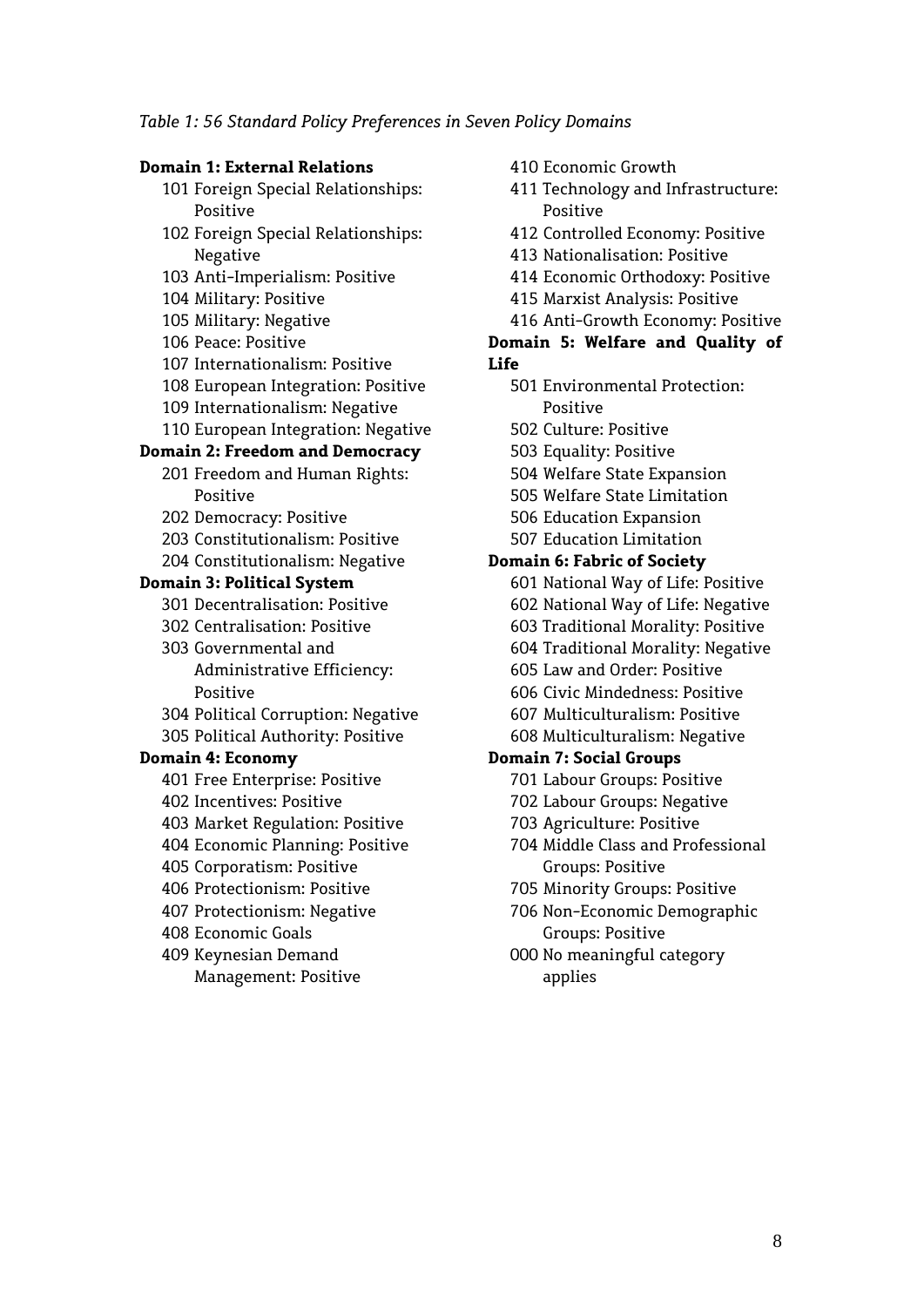#### **3.3.2 The Code Allocation**

The following questions are central to the decision making of assigning codes to quasi-sentences: **What are the statements of the party? Which policy positions does the party convey?** In order to make this decision, coders need to make sure that they understand what the party says. Therefore, it is essential to read every singly quasi-sentence very carefully.

Often parties are very clear in their statements and candidly say what they seek: more of one thing, less of another. In this case, assigning codes is straightforward: coders identify the message and assign the corresponding category. When consulting the category scheme it is important to keep in mind that the categories' definitions are not exhaustive. They are meant to give a general notion and some exemplary statements. The scopes of the categories are not constrained to the exact wording of the definition and it should be assigned to all issues that are related to the general idea conveyed.

There are, however, times when parties' statements are not very clear and are more difficult to code. When facing such an ambiguous sentence, the coders should always first think about the meaning of the quasi-sentence and double-check the quasi-sentence with **all** codes in the category scheme. This helps assure that the quasi-sentence does not simply fall into one of the lesser used, 'rare' categories.

In general, there are three possible factors which cause ambiguity: 1) *Language is often simply ambiguous*. Language is full of various styles, jargon, rhetorical meanings, colloquialisms, etc. Manifestos, therefore, often use language in manifold ways. 2) *Quite often parties not only say what they want to achieve but also how they want to achieve it.* Sometimes, coders will find both statements within one natural sentence and will have to decide how to handle this high density of information. 3) *Many of the political issues included in manifestos are very complex and it is not possible to convey a clear message within one quasi-sentence*. Parties often choose to build their arguments over several sentences, within a paragraph and/or sometimes even over the course of a whole chapter.

Coders need to keep these sources of ambiguity in mind in order to fully understand the message the party wishes to convey. The following section addressed ways for coders to handle 'ambiguous' language and other problems during the course of coding.

#### *1) Ambiguity of Language*

a) Often, parties make policy statements by mentioning a negative aspect of an issue in order to highlight its importance for the party. Take, for example, the following:

> *"Our country's democracy does not work well enough anymore!"*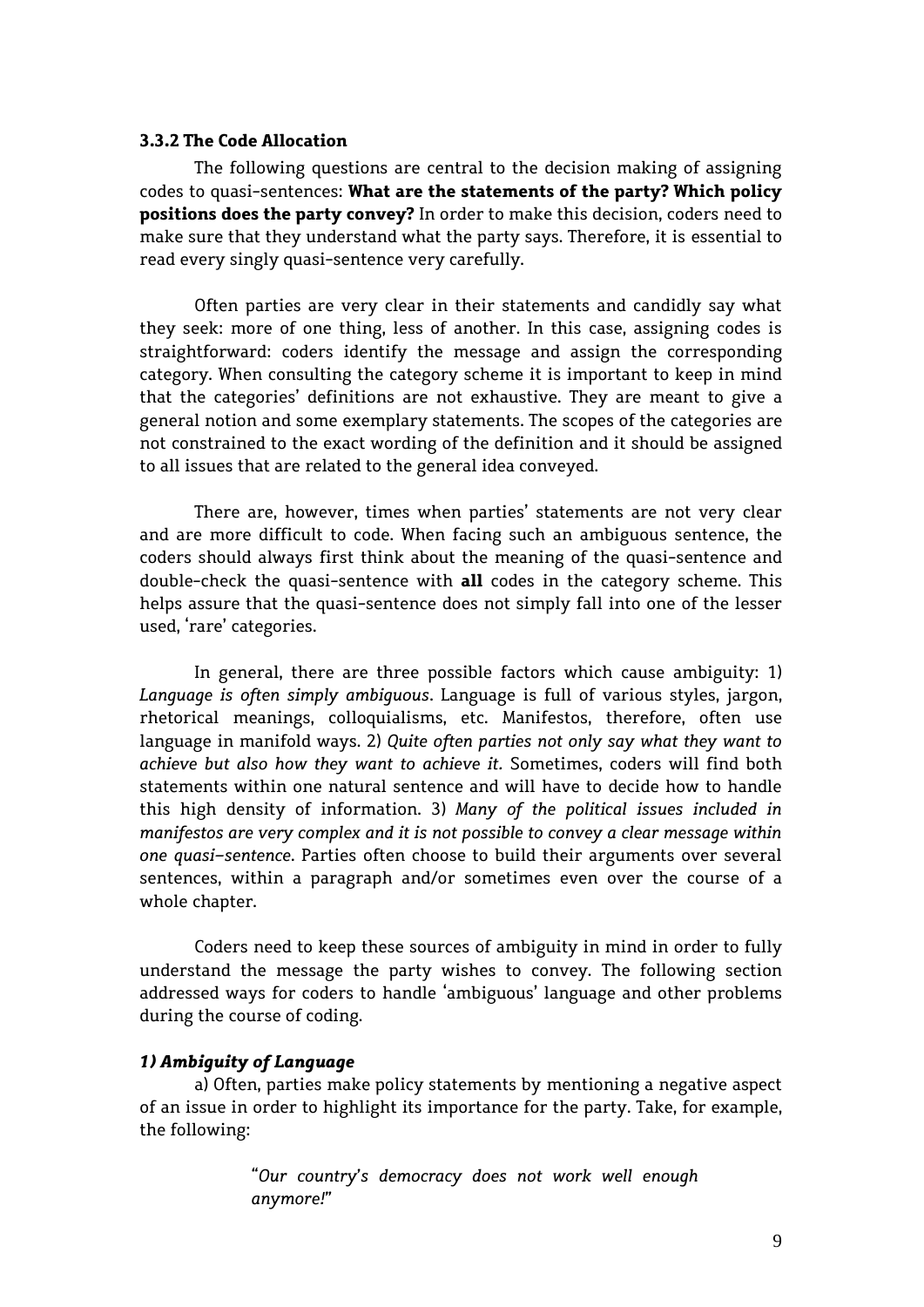This sentence could be read and interpreted as a negative statement towards the country's democratic processes. However, it is rather clear that the party is not making a statement against democracy itself. The actual message of this sentence is one of concern about and criticism of the current state of democracy. Therefore, this is a positive statement towards the ideal principle of democracy.

b) Furthermore, parties tend to use ambiguous or convoluted language to 'hide' certain statements often deemed politically incorrect or inadmissible viewpoints. Coders should try to understand the message while at the same time trying not to read too much into the quasi-sentence.

#### *2) Ambiguity of Quasi-Sentences because of Complexity – A Hierarchy of Context*

When the quasi-sentence in itself does not convey an obvious message despite coders' best effort to find one, several levels of context might be helpful to decide how to code a quasi-sentence. These levels are hierarchal. Coders should keep in mind that it is imperative to consider the context level closest to the quasi-sentence first and only move to the next level in case the closer one was not helpful.

The context levels are, in sequence from the quasi-sentence level upwards:

- 1. the rest of the sentence in case the quasi-sentence is only part of a natural sentence
- 2. the previous and the following sentences
- 3. the whole paragraph
- 4. the whole chapter or section
- 5. the whole manifesto
- 6. the political discourse concerning the issue in the country at the time of the election

#### *3) Statements Containing Several Messages*

Sometimes more than one code seems to apply to a quasi-sentence because the party wraps several statements up into one broad statement. Quite often, these statements come in the form of "*We want to reach A by doing B and C*" or "*We are doing B and C because we want to reach A*." In principle, the grand rule of 'code the message' applies. For these two examples, the message is that A is primarily important. B and C are simply means to achieve A. **Goals usually take precedence over means when assigning codes.** The following example claims that changing the constitution might serve the purpose of promoting animal rights. Since the constitution change is clearly only a tool, this sentence is not cut into two quasi-sentences and only the animal rights code applies.

> *"To make sure that animal rights are universally recognised, we are going to add them to our constitution. (501)"*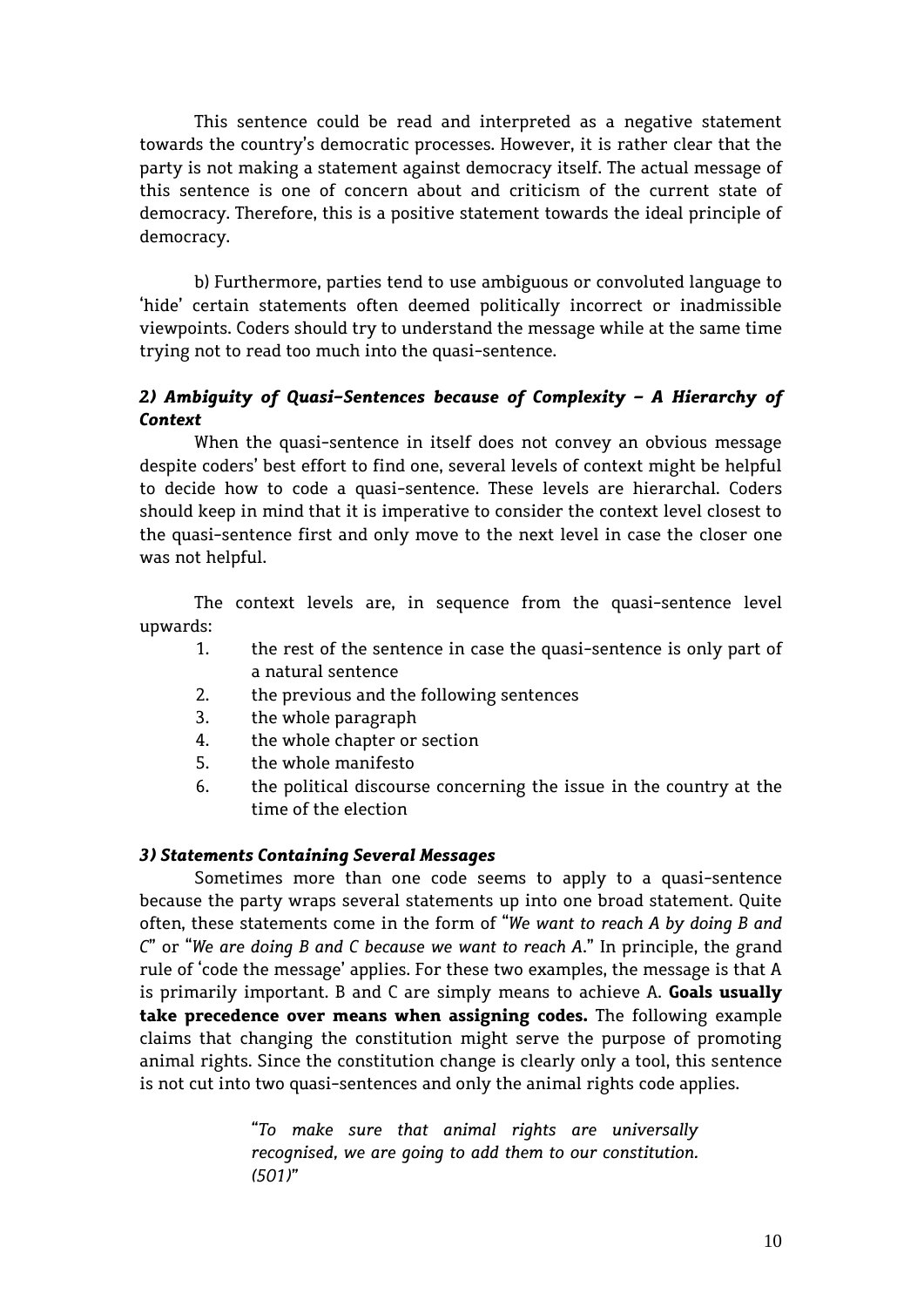However, there are instances where this logic does not apply. It might be possible that the party not only sends a message for A but also puts so much emphasis on B and C that B and C become messages in themselves. This is most apparent when the party states that B and C are the only means possible and there is an imperative to use them: "*We want A therefore we must employ B and C as the only feasible options.*" The following example is one where the means (leaving NATO and reducing the military) are such strong messages in themselves that they need to be coded separately from the goal (peace).

> *"In order to achieve worldwide peace, (106) our country must leave NATO (105) and reduce the military to a minimum. (105)"*

#### *4) Statements Containing No Message*

There are instances when a sentence by itself does not make a statement. Often, the context helps in these cases and the rules mentioned above still apply. A special case is when sentences are used as a way to introduce or end an argument, or to connect two arguments. These introductory, terminal, or connecting sentences do not constitute meaningful statements themselves but are part of a continuous argument. Therefore, they should be coded in the same category as the corresponding argument or as the bulk of the paragraph in which they appear.

#### *5) Proximity of Contradicting Codes*

Finally, a note of general caution: it is possible to have positive and negative codes on the same issue right next to each other. Party manifestos often include contradictory statements. Coders should not try to assume 'hidden' meanings in a quasi-sentence just to make sense of the sentences around it. Manifestos are not codes to be deciphered. Instead, coders should be careful to only code what is written. The following examples are seemingly contradictory statements in close proximity:

> *We will support our troops overseas, (104) while working to end the current war. (105) Our constitution is a model for every truly democratic system (203) but we need to change it (204).*

# **4. Specific Provisions - Rules to Keep in Mind**

There are several rules for the process of code allocation that stem from decades of experience with manifesto coders. There are certain habits and behavioural patterns which all coders (and especially new coders) should try to avoid. Therefore, while the following rules might seem trivial, coders are asked to keep them in mind.

#### *4.1 Rare Occasions: When to Use the '000' Category*

Generally, coders should try to **use a meaningful code (101 to 706) whenever possible**.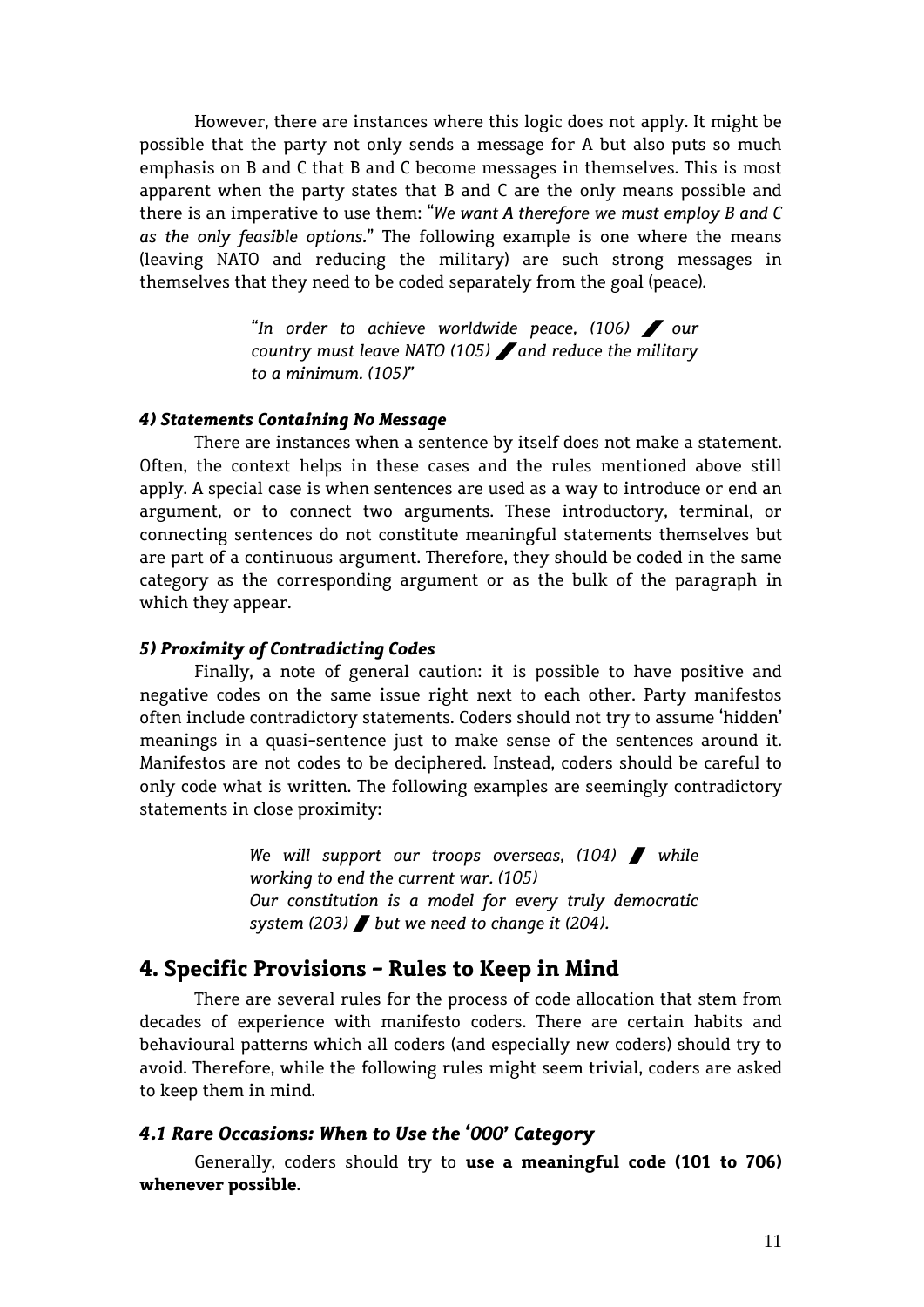However, there **are** instances when '000' is an applicable code. The instances are: 1) the statement is totally devoid of any meaning and cannot be coded within the context; 2) the statement refers to a policy position that is not included in the category scheme. This may be particularly true for modern issues or if the category scheme only includes codes in one direction (positive or negative) and the statement refers to the non-included direction. For instance: agriculture and environment are positive categories with no negative counterparts. If a statement can only be classified as "Agriculture Negative" it should be given a '000' code. All quasi-sentences treated as uncodable must be rechecked after the program has been coded in its entirety.

#### *4.2 Catch-All Categories*

303, 305, 408 and the 700-categories (except 703, see below) are meant to be catch-all categories for general policies that do not fit any specific coding category. They should always be **avoided** if a more specific policy category can be used. However, this does not mean that they are forbidden. Coders should double-check the usage of these categories to make sure they have not missed a specific policy.

#### *4.3 Agriculture*

When agricultural issues are mentioned, coders often have the choice between 703 'Agriculture: Positive' and another, often economic, category. In these instances, a special rule applies: **If coders can choose between 703 or any other category, then 703 should be chosen.**

However, this does not mean that the inclusion of the word 'farmer' automatically makes the category 703. This category should only be assigned if the statement is actually about agriculture and farmers and is positive.

#### *4.4 Sub-Categories*

During prior phases of the Manifesto Project a sub-category system was developed for problematic statements not fitting within the main CMP coding scheme because of their country or area-specific bias. This was primarily the case for Central and Eastern European countries during the post-communist transition period. These sub-categories are still in existence but their usage should be avoided as much as possible.

To make sure that no sub-category is used unnecessarily, coders **must** contact the supervisor whenever they consider using a sub-category. In particular Central and Eastern European coders should contact the supervisor about this issue.

#### *4.5 Background Knowledge vs. Personal Bias*

All coders are expected to be citizens of the country they code. We use citizen coders because they benefit from their background knowledge of their country. However, background knowledge should not be confused with a coder's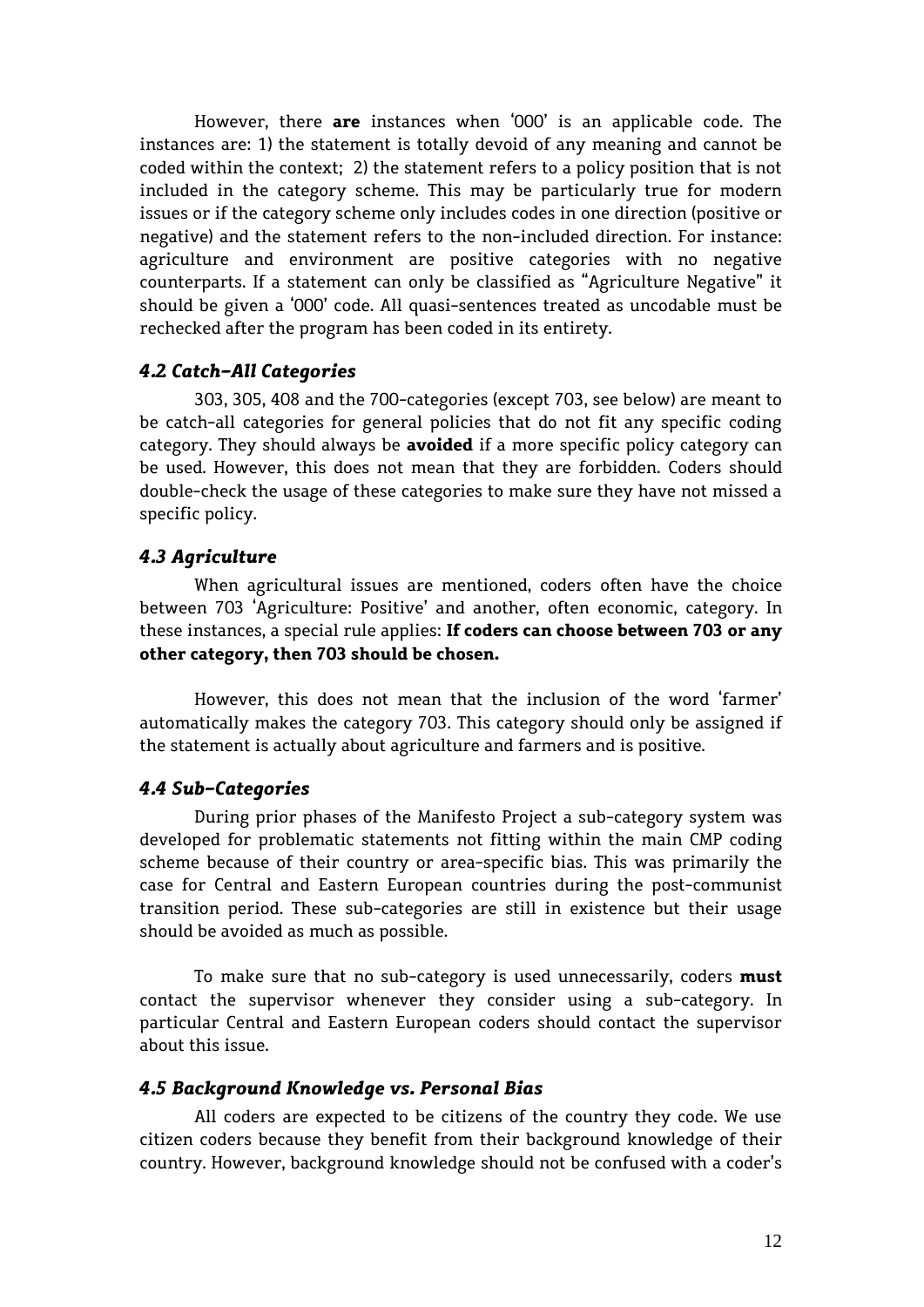personal characteristics, beliefs, and attitudes—all of which are potentially harmful to the comparability of coding.

Background knowledge is unique knowledge that only citizens of the country can have. It includes knowledge of the country's history, social problems and cleavages, electoral issues, party system, and party ideology. Personal biases, on the other hand, are coders' individual beliefs and attitudes concerning social and political issues, party ideologies, politicians and generally concerning what is 'right' and 'wrong'.

Coders should draw on background knowledge to help determine the code of ambiguous quasi-sentences only. However, coders should only do so if no other clues are available. In all cases, personal bias must be avoided! Such bias causes distortion. Coders should be especially careful when coding their most favourite and least favourite parties!

Furthermore, coders need to make sure that the statement is coded as it reads. If a party claims that their policy proposal has certain outcomes, this needs to be coded as it stands, even if coders think that these policies will lead to other or even opposing results. Again, the central focus of coding is to find out the policy positions and points of view of each party. Any personal judgements (of 'rightness' or 'wrongness', whether a statement is realistic or sensible, etc.) need to be avoided. The following sentence is a good example:

> *"We will increase the military expenditure to ensure peace in our region. (106)"*

This sentence might sound incorrect but, nevertheless, the party is conveying the message that they want to improve the region's prospect for peace (106).

#### **5. In Case of Questions and Queries**

A trouble-shooting system exists for cases of questions and queries. The **contracting supervisor** (currently Onawa Promise Lacewell) needs to be contacted for any issues concerning manifesto collection, training, and coding contracts. The **database supervisor** (currently Sven Regel) can be contacted for any questions and problems concerning the technical side of dealing with manifestos, especially on how to work with the online platform. The **training and coding supervisor** (currently Annika Werner) needs to be contacted for any issues regarding the coding, whether questions about coding rules, code definition or any other issues. Coders might also discuss the coding of special issues, in particular country specific issues. Furthermore, coders may translate single sentences or paragraphs to obtain advice on how to deal with them. All communication processes run trough the new online platform (http://manifesto-project.wzb.eu) or via email (manifestocommunication@wzb.eu). The coder is asked to indicate in the subject line to which supervisor the message is directed.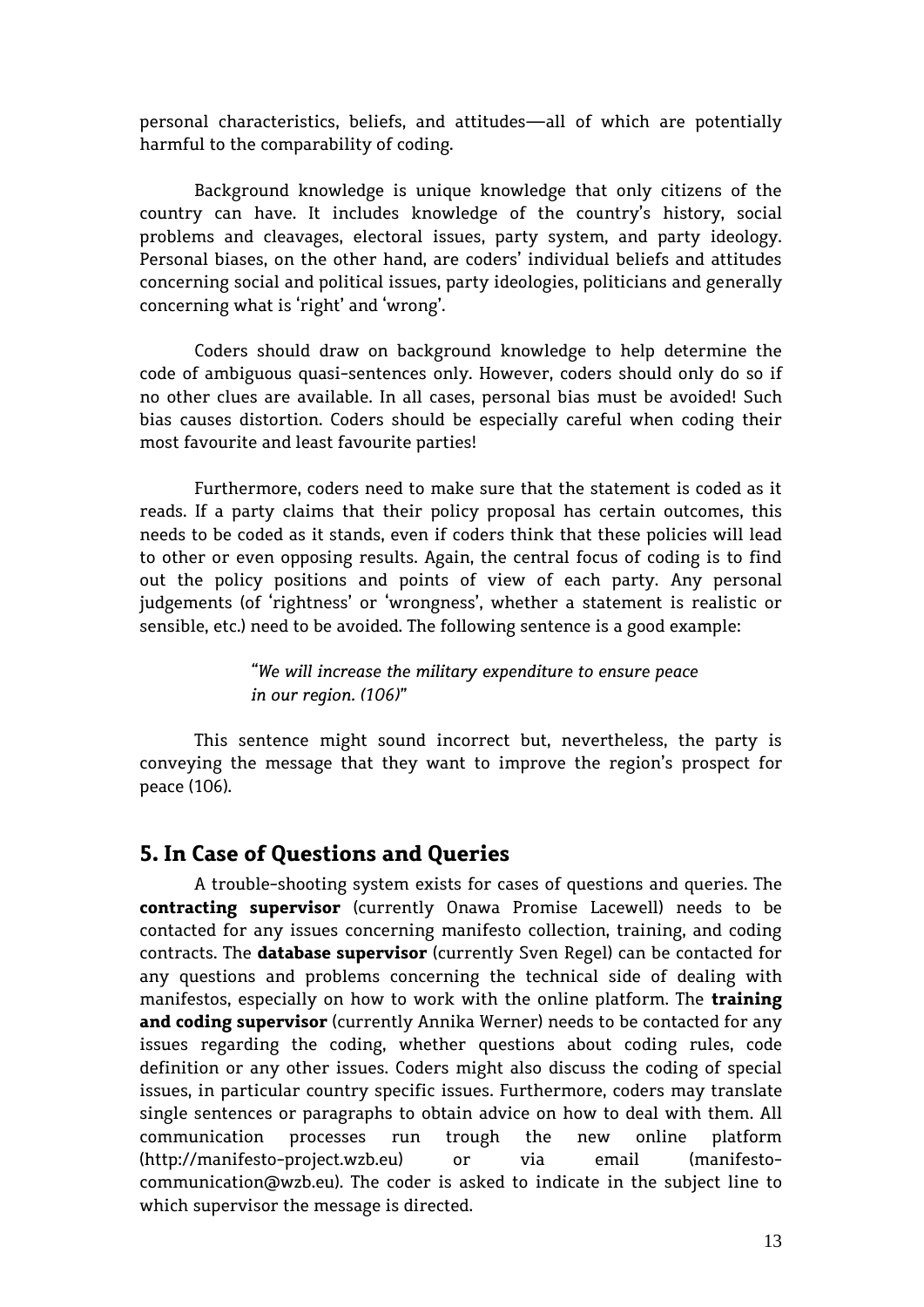# **Manifesto Information**

Election Year (yyyy):

Country Code:

 $\overline{a}$ 

| Party Name in<br>Original<br>Language | International<br>Party Name <sup>1</sup> | Party<br>Acronym in<br>Original<br>Language | <b>Manifesto Title in</b><br>Original Language | <b>Manifesto Title in</b><br>English Language | <b>Source of</b><br><b>Manifesto</b> | Remarks |
|---------------------------------------|------------------------------------------|---------------------------------------------|------------------------------------------------|-----------------------------------------------|--------------------------------------|---------|
|                                       |                                          |                                             |                                                |                                               |                                      |         |
|                                       |                                          |                                             |                                                |                                               |                                      |         |
|                                       |                                          |                                             |                                                |                                               |                                      |         |
|                                       |                                          |                                             |                                                |                                               |                                      |         |
|                                       |                                          |                                             |                                                |                                               |                                      |         |
|                                       |                                          |                                             |                                                |                                               |                                      |         |
|                                       |                                          |                                             |                                                |                                               |                                      |         |
|                                       |                                          |                                             |                                                |                                               |                                      |         |
|                                       |                                          |                                             |                                                |                                               |                                      |         |

 $^{\rm 1}$  Name the party is known internationally, which might be the original language or the English name.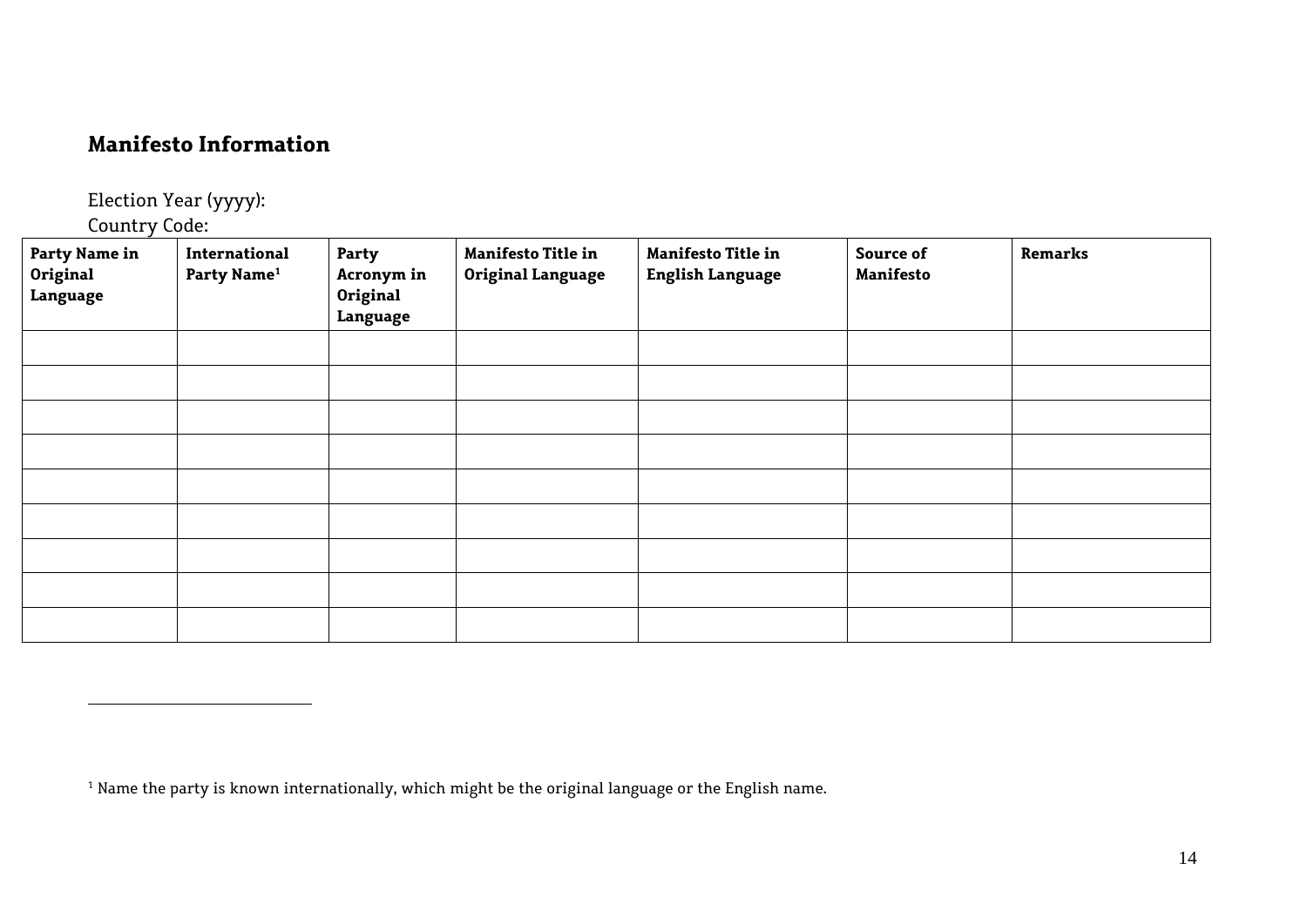# **Category Scheme**

NOTE: Every negative category includes all references of the positive category but negative. For instance, 'Military: Negative' is the reversal of all 'Military: Positive' statements.

#### *DOMAIN 1: External Relations*

#### *101 Foreign Special Relationships: Positive*

Favourable mentions of particular countries with which the manifesto country has a special relationship; the need for co-operation with and/or aid to such countries.

#### *102 Foreign Special Relationships: Negative*

Negative mentions of particular countries with which the manifesto country has a special relationship.

*These special relationships should be predetermined on a case by case basis. Refer to the supervisor for detailed information and attach a list of special relations to the coding protocol.*

\*\*\*\*\*\*\*\*\*\*\*\*\*\*\*\*\*\*\*\*\*\*\*\*\*\*\*\*\*\*\*\*\*\*\*\*\*\*\*\*\*\*\*\*\*\*\*\*\*\*\*\*\*\*\*\*\*\*\*\*\*\*\*\*\*\*\*\*\*\*\*\*\*\*\*

#### *103 Anti-Imperialism*

Negative references to imperial behaviour and/or negative references to one state exerting strong influence (political, military or commercial) over other states. May also include:

- Negative references to controlling other countries as if they were part of an empire;
- Favourable references to greater self-government and independence for colonies;
- Favourable mentions of de-colonisation.

### *104 Military: Positive*

The importance of external security and defence. May include statements concerning:

- The need to maintain or increase military expenditure;
- The need to secure adequate manpower in the military;
- The need to modernise armed forces and improve military strength;
- The need for rearmament and self-defence;
- The need to keep military treaty obligations.

#### *105 Military: Negative*

Negative references to the military or use of military power to solve conflicts. References to the 'evils of war'. May include references to:

- Decreasing military expenditures;
- Disarmament;
- Reduced or abolished conscription.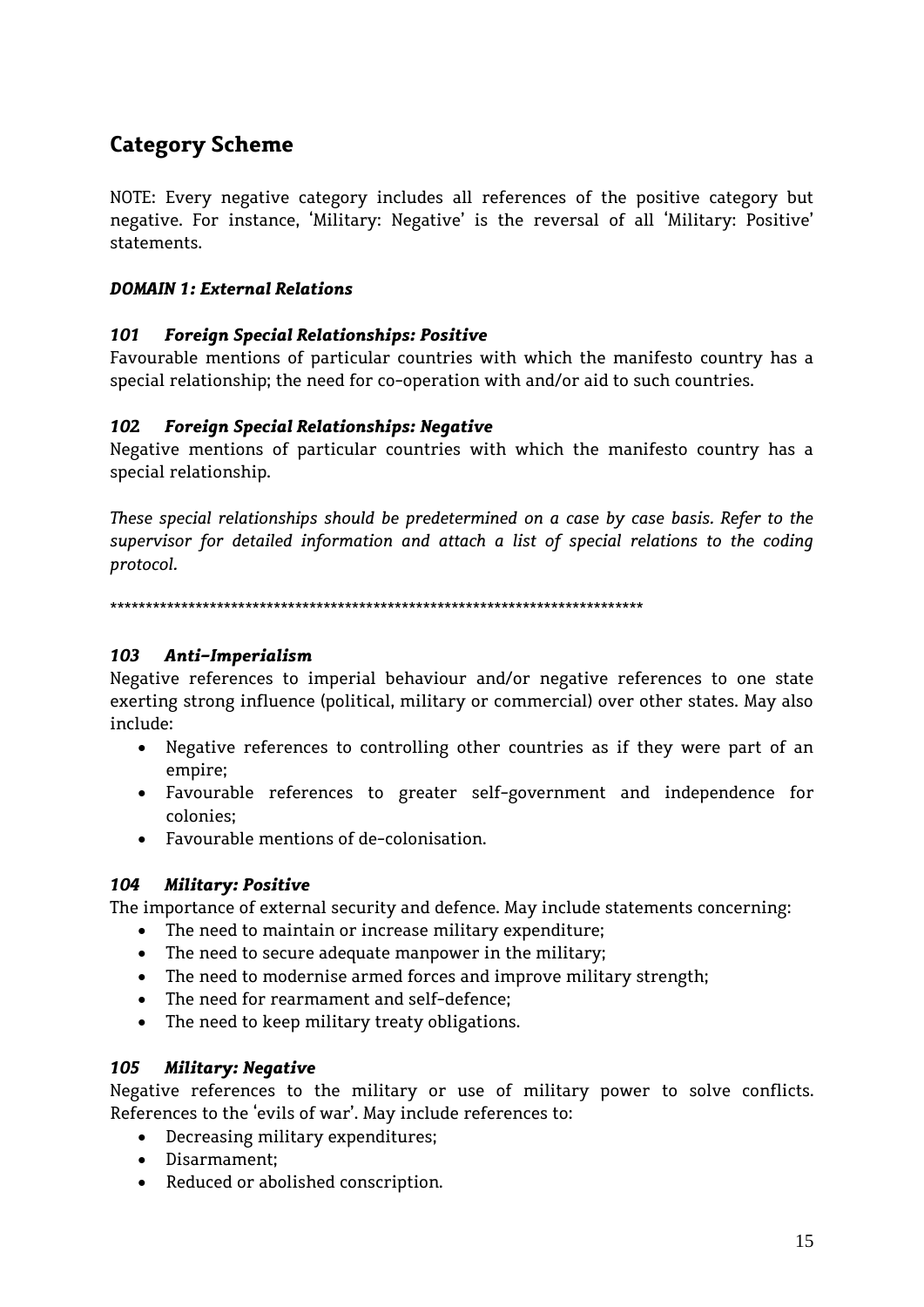#### *106 Peace*

Any declaration of belief in peace and peaceful means of solving crises -- absent reference to the military. May include:

- Peace as a general goal;
- Desirability of countries joining in negotiations with hostile countries;
- Ending wars in order to establish peace.

#### *107 Internationalism: Positive*

Need for international co-operation, including co-operation with specific countries other than those coded in 101. May also include references to the:

- Need for aid to developing countries;
- Need for world planning of resources;
- Support for global governance;
- Need for international courts;
- Support for UN or other international organisations.

#### *108 European Community/Union: Positive*

Favourable mentions of European Community/Union in general. May include the:

- Desirability of the manifesto country joining (or remaining a member);
- Desirability of expanding the European Community/Union;
- Desirability of increasing the ECs/EUs competences;
- Desirability of expanding the competences of the European Parliament.

#### *109 Internationalism: Negative*

Negative references to international co-operation. Favourable mentions of national independence and sovereignty with regard to the manifesto country's foreign policy, isolation and/or unilateralism as opposed to internationalism.

#### *110 European Community/Union: Negative*

Negative references to the European Community/Union. May include:

- Opposition to specific European policies which are preferred by European authorities;
- Opposition to the net-contribution of the manifesto country to the EU budget.

#### *DOMAIN 2: Freedom and Democracy*

#### *201 Freedom and Human Rights*

Favourable mentions of importance of personal freedom and civil rights in the manifesto and other countries. May include mentions of:

- The right to the freedom of speech, press, assembly etc.;
- Freedom from state coercion in the political and economic spheres;
- Freedom from bureaucratic control;
- The idea of individualism.

#### *202 Democracy*

Favourable mentions of democracy as the "only game in town". General support for the manifesto country's democracy. May also include:

Democracy as method or goal in national, international or other organisations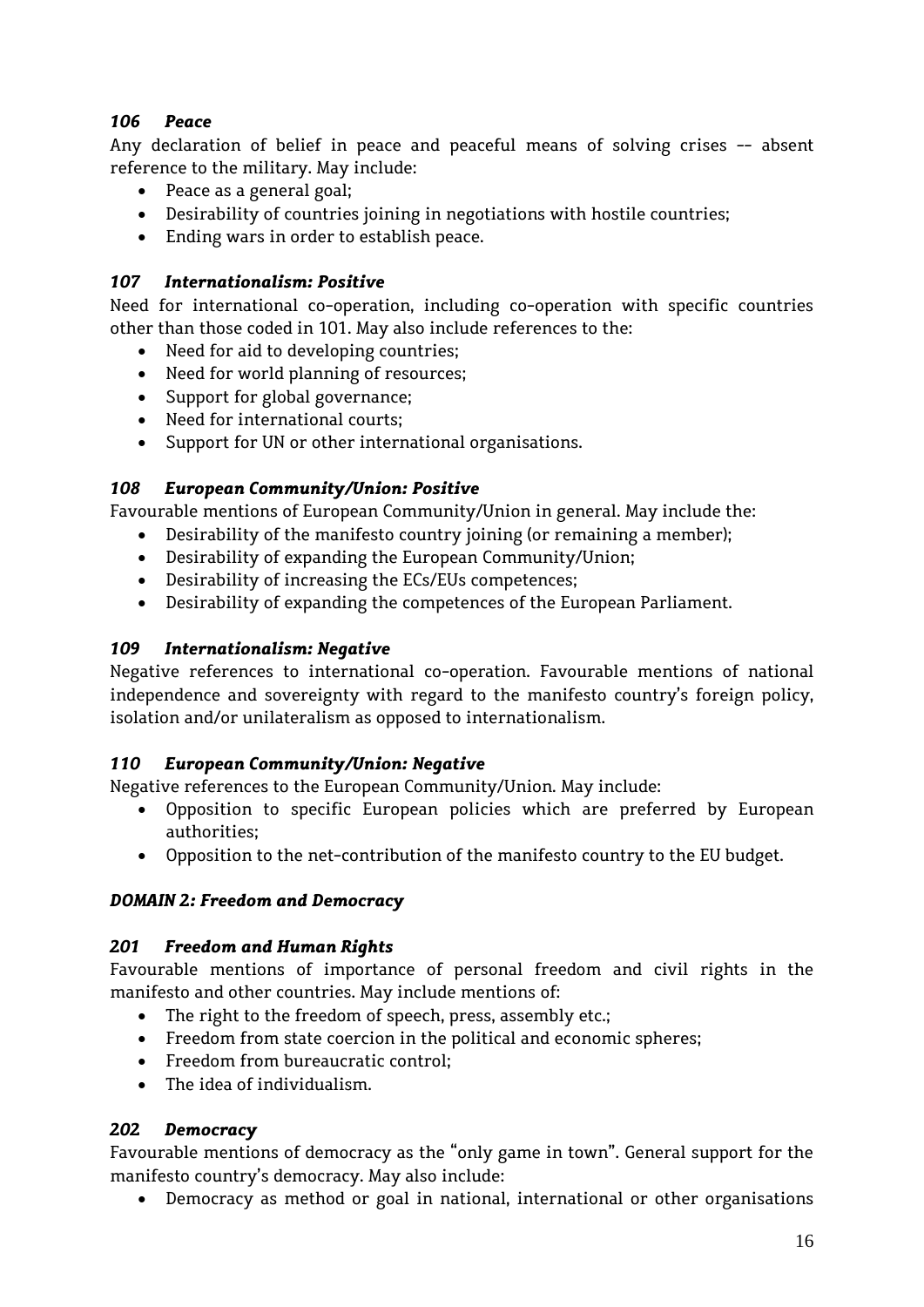(e.g. labour unions, political parties etc.);

- The need for the involvement of all citizens in political decision-making;
- Support for either direct or representative democracy;
- Support for parts of democratic regimes (rule of law, division of powers, independence of courts etc.).

### *203 Constitutionalism: Positive*

Support for maintaining the status quo of the constitution. Support for specific aspects of the manifesto country's constitution. The use of constitutionalism as an argument for any policy.

### *204 Constitutionalism: Negative*

Opposition to the entirety or specific aspects of the manifesto country's constitution. Calls for constitutional amendments or changes. May include calls to abolish or rewrite the current constitution.

# *DOMAIN 3: Political System*

### *301 Federalism*

Support for federalism or decentralisation of political and/or economic power. May include:

- Favourable mentions of the territorial subsidiary principle;
- More autonomy for any sub-national level in policy making and/or economics;
- Support for the continuation and importance of local and regional customs and symbols and/or deference to local expertise;
- Favourable mentions of special consideration for sub-national areas.

### *302 Centralisation*

General opposition to political decision-making at lower political levels. Support for unitary government and for more centralisation in political and administrative procedures.

# *303 Governmental and Administrative Efficiency*

Need for efficiency and economy in government and administration and/or the general appeal to make the process of government and administration cheaper and more efficient. May include:

- Restructuring the civil service;
- Cutting down on the civil service;
- Improving bureaucratic procedures.

*Note: Specific policy positions overrule this category! If there is no specific policy position, however, this category applies.*

### *304 Political Corruption*

Need to eliminate political corruption and associated abuses of political and/or bureaucratic power.

### *305 Political Authority*

References to the manifesto party's competence to govern and/or other party's lack of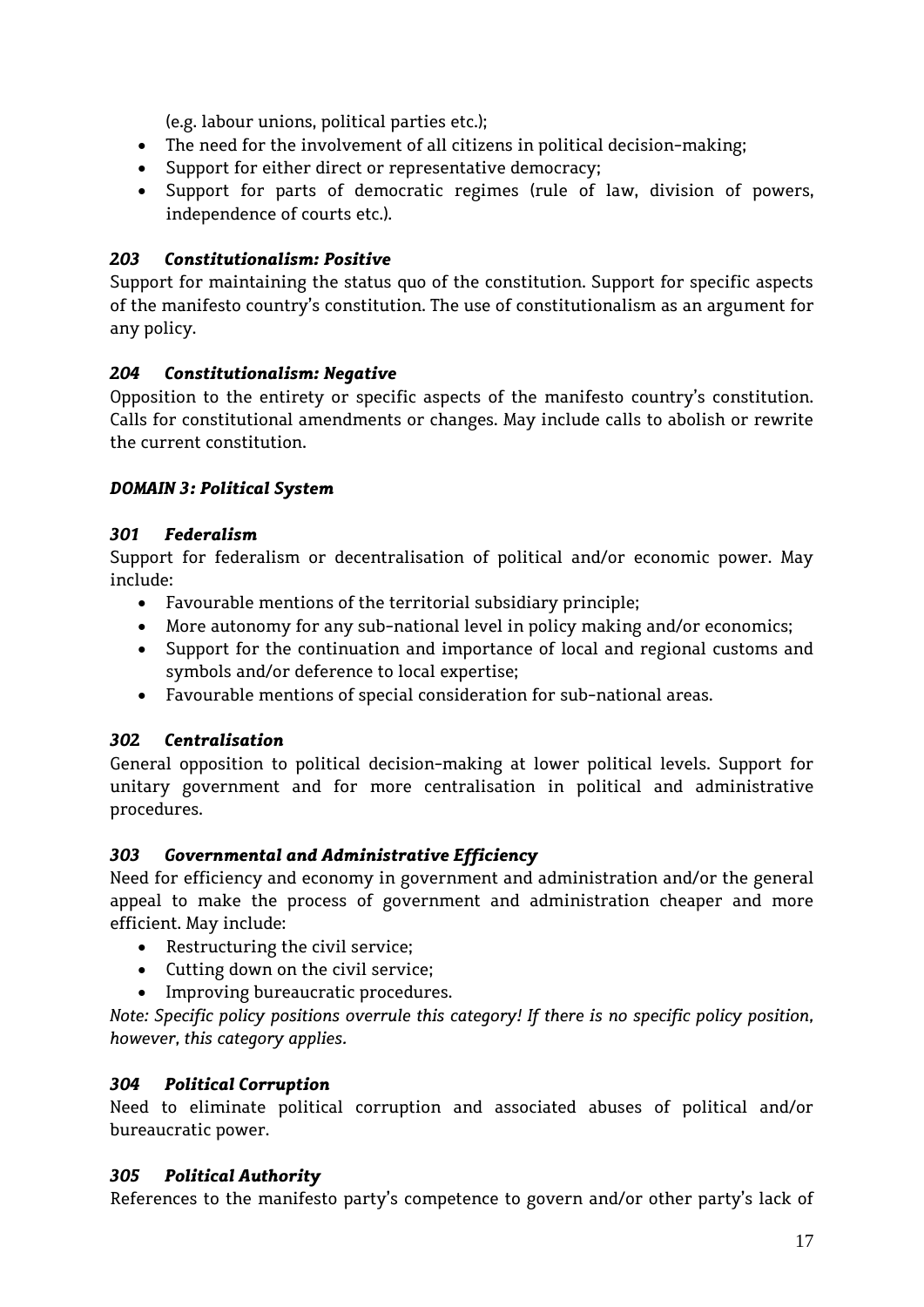such competence. Also includes favourable mentions of the desirability of a strong and/or stable government in general.

*Note: Specific policy positions overrule this category! If there is no specific policy position, however, this category applies.*

#### *DOMAIN 4: Economy*

#### *401 Free Market Economy*

Favourable mentions of the free market and free market capitalism as an economic model. May include favourable references to:

- Laissez-faire economy;
- Superiority of individual enterprise over state and control systems;
- Private property rights;
- Personal enterprise and initiative;
- Need for unhampered individual enterprises.

#### *402 Incentives*

Favourable mentions of supply side oriented economic policies (assistance to businesses rather than consumers). May include:

- Financial and other incentives such as subsidies, tax breaks etc.;
- Wage and tax policies to induce enterprise;
- Encouragement to start enterprises.

#### *403 Market Regulation*

Support for policies designed to create a fair and open economic market. May include:

- Calls for increased consumer protection;
- Increasing economic competition by preventing monopolies and other actions disrupting the functioning of the market;
- Defence of small businesses against disruptive powers of big businesses;
- Social market economy.

### *404 Economic Planning*

Favourable mentions of long-standing economic planning by the government. May be:

- Policy plans, strategies, policy patterns etc.;
- Of a consultative or indicative nature.

#### *405 Corporatism/ Mixed Economy*

Favourable mentions of cooperation of government, employers, and trade unions simultaneously. The collaboration of employers and employee organisations in overall economic planning supervised by the state.

#### *406 Protectionism: Positive*

Favourable mentions of extending or maintaining the protection of internal markets (by the manifesto or other countries). Measures may include:

- Tariffs;
- Quota restrictions;
- Export subsidies.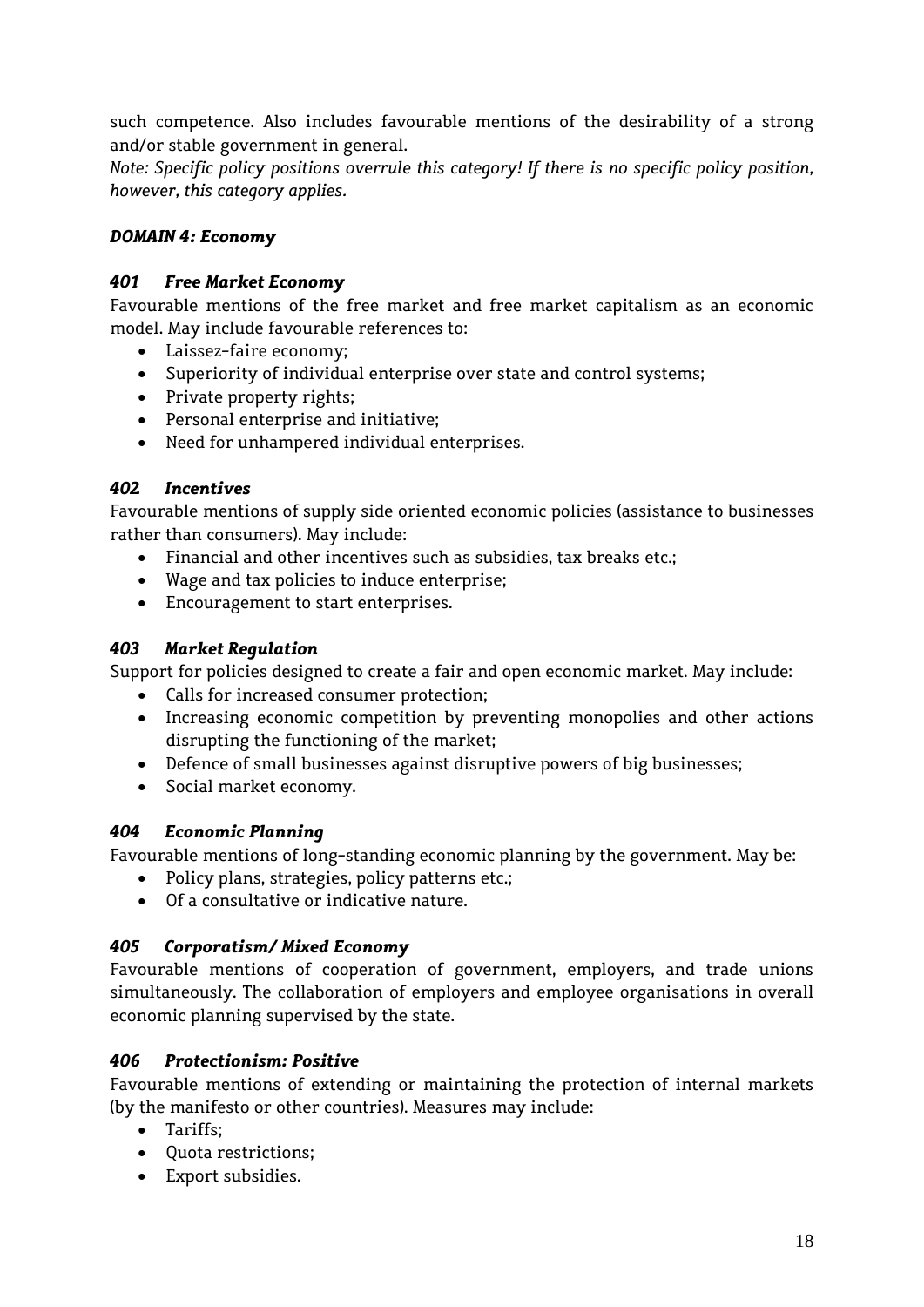#### *407 Protectionism: Negative*

Support for the concept of free trade and open markets. Call for abolishing all means of market protection (in the manifesto or any other country).

#### *408 Economic Goals*

Broad and general economic goals that are not mentioned in relation to any other category. General economic statements that fail to include any specific goal.

*Note: Specific policy positions overrule this category! If there is no specific policy position, however, this category applies.*

#### *409 Keynesian Demand Management*

Favourable mentions of demand side oriented economic policies (assistance to consumers rather than businesses). Particularly includes increase private demand through

- Increasing public demand;
- Increasing social expenditures.

May also include:

- Stabilisation in the face of depression;
- Government stimulus plans in the face of economic crises.

#### *410 Economic Growth: Positive*

The paradigm of economic growth. Includes:

- General need to encourage or facilitate greater production;
- Need for the government to take measures to aid economic growth.

### *411 Technology and Infrastructure*

Importance of modernisation of industry and updated methods of transport and communication. May include:

- Importance of science and technological developments in industry;
- Need for training and research within the economy (This does not imply education in general (see category 506);
- Calls for public spending on infrastructure such as roads and bridges;
- Support for public spending on technological infrastructure (e.g.: broadband internet, etc.).

#### *412 Controlled Economy*

Support for direct government control of economy. May include, for instance:

- Control over prices;
- Introduction of minimum wages.

#### *413 Nationalisation*

Favourable mentions of government ownership of industries, either partial or complete. May also include favourable mentions of government ownership of land.

#### *414 Economic Orthodoxy*

Need for economically healthy government policy making. May include calls for:

- Reduction of budget deficits;
- Retrenchment in crisis: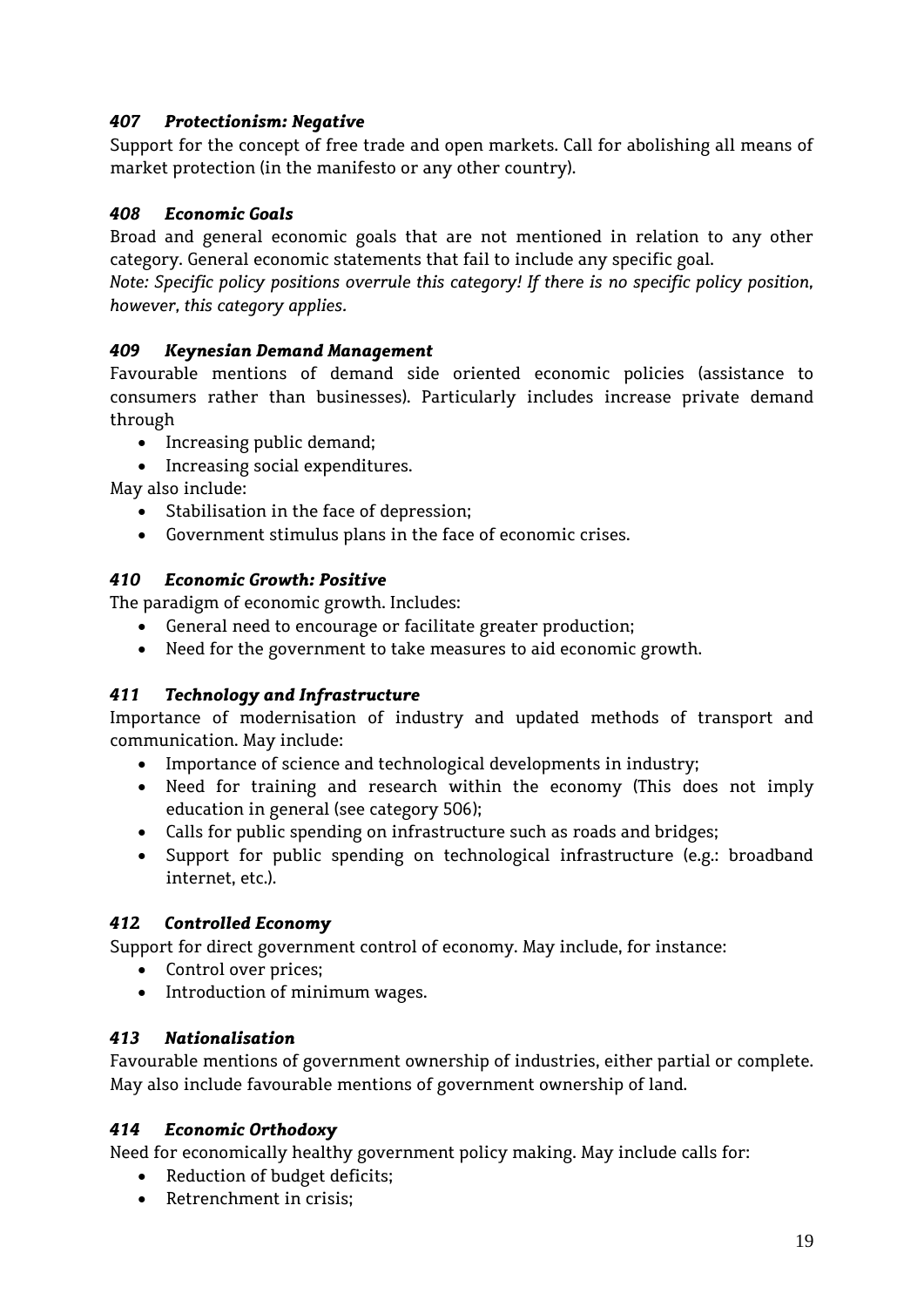- Thrift and savings in the face of economic hardship;
- Support for traditional economic institutions such as stock market and banking system;
- Support for strong currency.

# *415 Marxist Analysis: Positive*

Positive references to Marxist-Leninist ideology and specific use of Marxist-Leninist terminology by the manifesto party (typically but not necessary by communist parties). *Note: If unsure about what constitutes Marxist-Leninist ideology in general or terminology in a particular language, please research.*

# *416 Anti-Growth Economy: Positive*

Favourable mentions of anti-growth politics. Rejection of the idea that all growth is good growth. Opposition to growth that causes environmental or societal harm. Call for sustainable economic development.

# *DOMAIN 5: Welfare and Quality of Life*

### *501 Environmental Protection: Positive*

General policies in favour of protecting the environment, fighting climate change, and other "green" policies. For instance:

- General preservation of natural resources;
- Preservation of countryside, forests, etc.;
- Protection of national parks;
- Animal rights.

May include a great variance of policies that have the unified *goal* of environmental protection.

### *502 Culture: Positive*

Need for state funding of cultural and leisure facilities including arts and sport. May include:

- The need to fund museums, art galleries, libraries etc.;
- The need to encourage cultural mass media and worthwhile leisure activities, such as public sport clubs.

### *503 Equality: Positive*

Concept of social justice and the need for fair treatment of all people. This may include:

- Special protection for underprivileged social groups;
- Removal of class barriers;
- Need for fair distribution of resources:
- The end of discrimination (e.g. racial or sexual discrimination).

# *504 Welfare State Expansion*

Favourable mentions of need to introduce, maintain or expand any public social service or social security scheme. This includes, *for example*, government funding of:

- Health care **•** Child care
- Elder care and pensions Social housing
- -

*Note: This category excludes education.*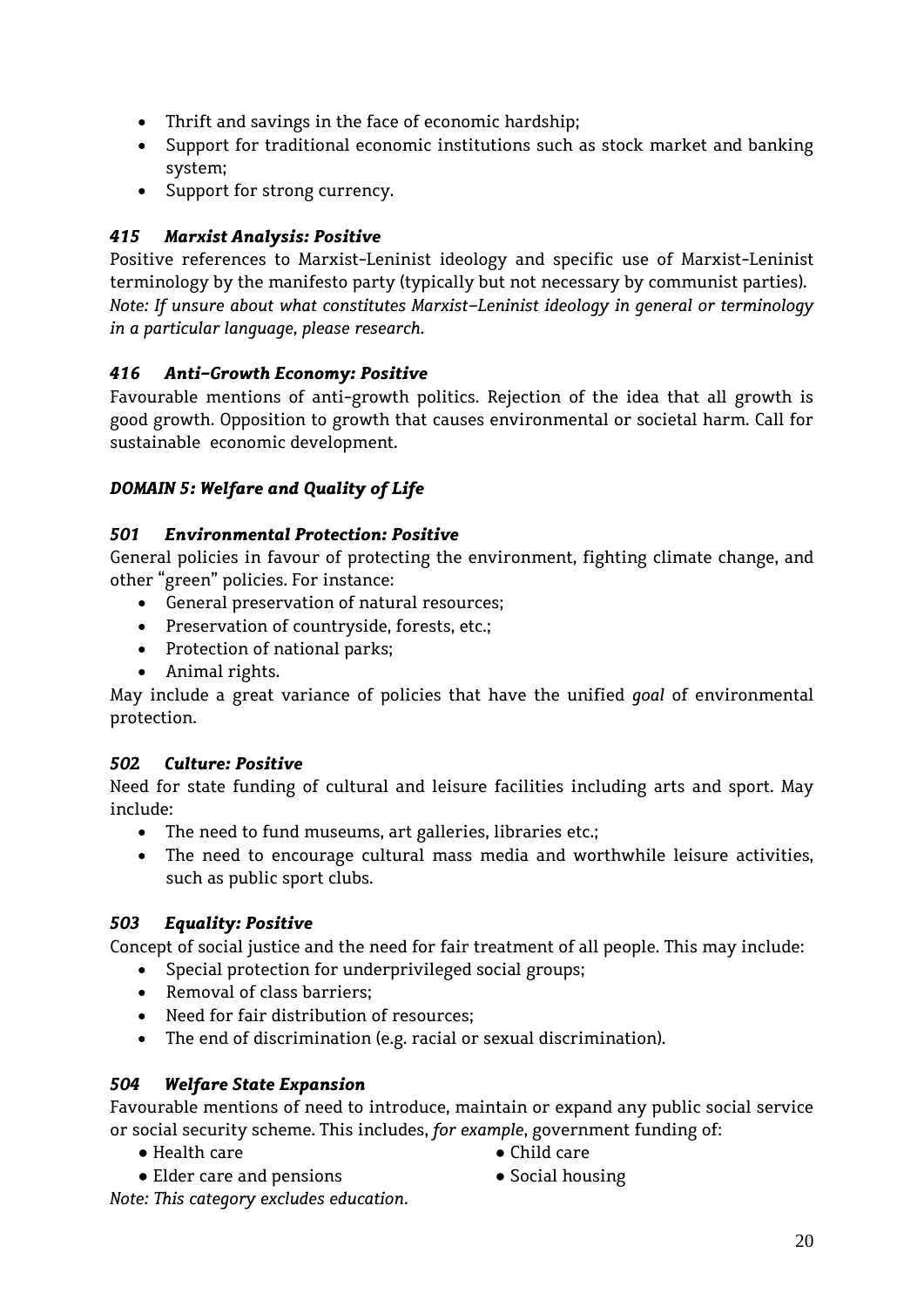# *505 Welfare State Limitation*

Limiting state expenditures on social services or social security. Favourable mentions of the social subsidiary principle (i.e. private care before state care);

# *506 Education Expansion*

Need to expand and/or improve educational provision at all levels. *Note: This excludes technical training which is coded under 411.*

# *507 Education Limitation*

Limiting state expenditure on education. May include:

- The introduction or expansion of study fees at all educational levels
- Increasing the number of private schools.

# *DOMAIN 6: Fabric of Society*

# *601 National Way of Life: Positive*

Favourable mentions of the manifesto country's nation, history, and general appeals. May include:

- Support for established national ideas;
- General appeals to pride of citizenship;
- Appeals to patriotism;
- Appeals to nationalism;
- Suspension of some freedoms in order to protect the state against subversion.

# *602 National Way of Life: Negative*

Unfavourable mentions of the manifesto country's nation and history. May include:

- Opposition to patriotism;
- Opposition to nationalism;
- Opposition to the existing national state, national pride, and national ideas.

### *603 Traditional Morality: Positive*

Favourable mentions of traditional and/or religious moral values. May include:

- Prohibition, censorship and suppression of immorality and unseemly behaviour;
- Maintenance and stability of the traditional family as a value;
- Support for the role of religious institutions in state and society.

### *604 Traditional Morality: Negative*

Opposition to traditional and/or religious moral values. May include:

- Support for divorce, abortion etc.;
- General support for modern family composition;
- Calls for the separation of church and state.

# *605 Law and Order: Positive*

Favourable mentions of strict law enforcement, and tougher actions against domestic crime. Only refers to the enforcement of the status quo of the manifesto country's law code. May include:

• Increasing support and resources for the police;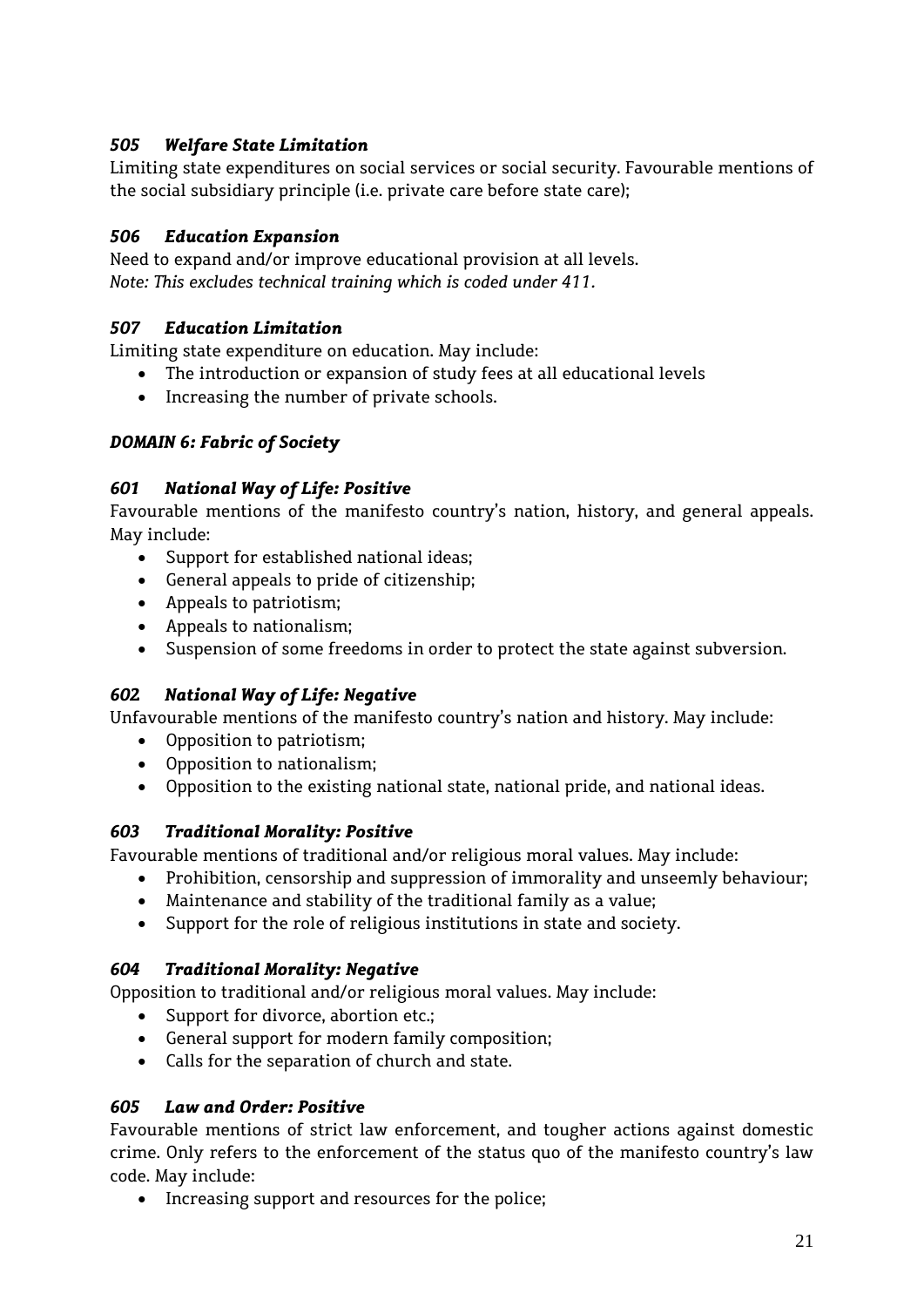- Tougher attitudes in courts;
- Importance of internal security.

# *606 Civic Mindedness: Positive*

Appeals for national solidarity and the need for society to see itself as united. Calls for solidarity with and help for fellow people, familiar and unfamiliar. May include:

- Favourable mention of the civil society;
- Decrying anti-social attitudes in times of crisis;
- Appeal for public spiritedness;
- Support for the public interest.

# *607 Multiculturalism: Positive*

Favourable mentions of cultural diversity and cultural plurality within domestic societies. May include the preservation of autonomy of religious, linguistic heritages within the country including special educational provisions.

### *608 Multiculturalism: Negative*

The enforcement or encouragement of cultural integration. Appeals for cultural homogeneity in society.

# *DOMAIN 7: Social Groups*

*Note: Specific policy positions overrule this domain (except 703)! If there is no specific policy position, however, these categories apply.*

### *701 Labour Groups: Positive*

Favourable references to all labour groups, the working class, and unemployed workers in general. Support for trade unions and calls for the good treatment of all employees, including:

- 
- 
- More jobs; **•** Good working conditions;
- Fair wages;  $\bullet$  Pension provisions etc.

### *702 Labour Groups: Negative*

Negative references to labour groups and trade unions. May focus specifically on the danger of unions 'abusing power'.

### *703 Agriculture and Farmers: Positive*

Specific policies in favour of agriculture and farmers. Includes all types of agriculture and farming practises. Only statements that have agriculture as the key goal should be included in this category.

*Note: Statements that should be categorized as "Agriculture: Negative" are coded as "000"*

# *704 Middle Class and Professional Groups*

General favourable references to the middle class. Specifically, statements may include references to:

- Professional groups, (e.g.: doctors or lawyers);
- White collar groups, (e.g.: bankers or office employees),
- Service sector groups (e.g.: IT industry employees);
- Old and/or new middle class.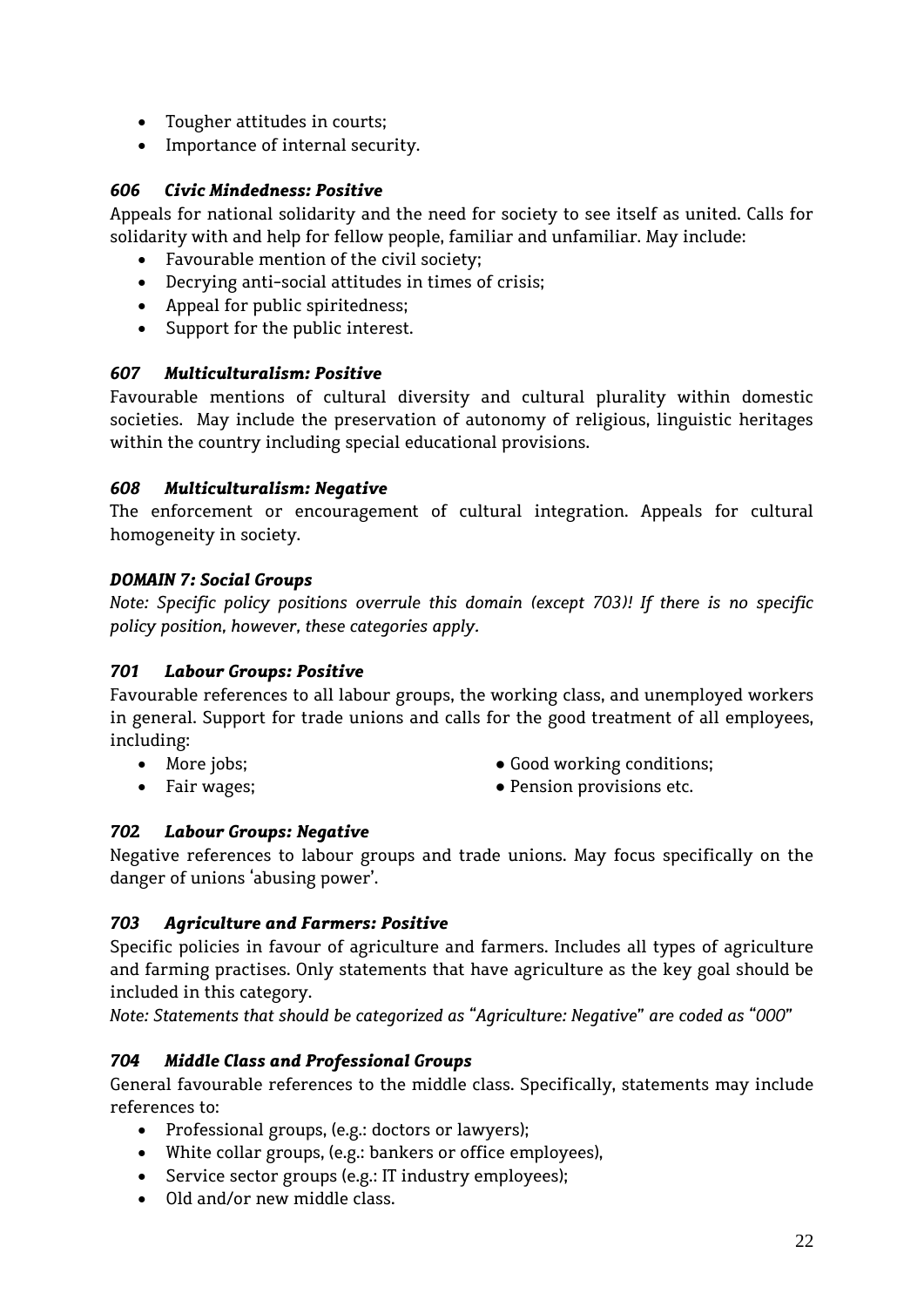*Note: This is not an economical category but refers to the social group(s).*

# *705 Underprivileged Minority Groups*

Very general favourable references to underprivileged minorities who are defined neither in economic nor in demographic terms (e.g. the handicapped, homosexuals, immigrants). Only includes favourable statements that cannot be classified in other categories (e.g. 503, 504, 604 etc.)

# *706 Non-economic Demographic Groups*

General favourable mentions of demographically defined special interest groups of all kinds. They may include:

- Women;
- University students;
- Old, young, or middle aged people.

Might include references to assistance to these groups, but only if these do not fall under other categories (e.g. 503 or 504).

### *000 No meaningful category applies*

Statements not covered by other categories; sentences devoid of any meaning.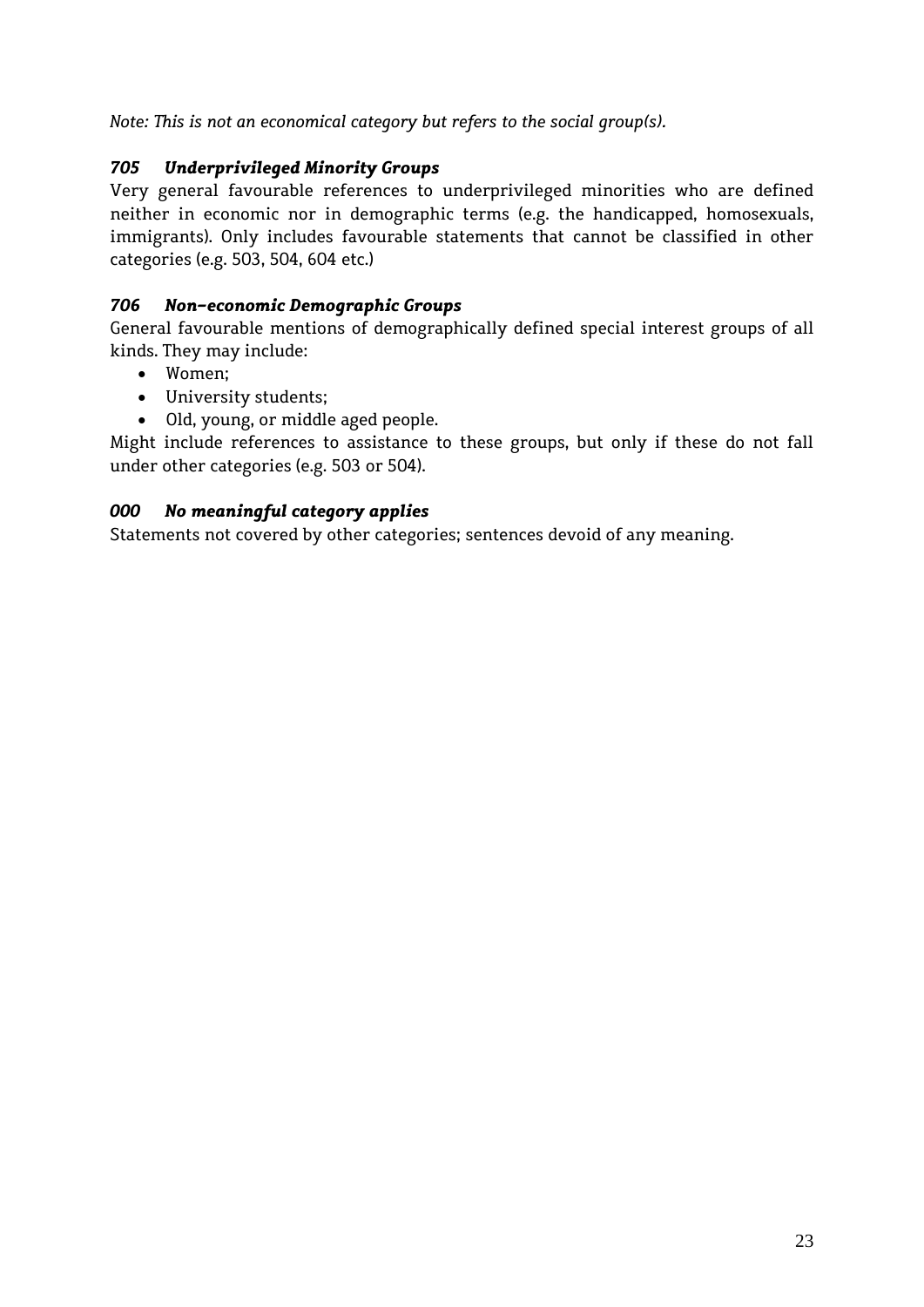# **Procedure for Training and Entry Test**

Please copy the test into an empty word document or use the template provided from the supervisor. Then follow these steps to unitise and code the test.

- 1. Insert the given separator to identify the quasi-sentences. You can do so easily by copying the two signs ( $\blacksquare$ ) in the document's preface. We need the separator to consist of two signs for processing reasons.
- 2. After you finished cutting the paragraph/document into quasi-sentences, convert it to the coding table by:
	- i. Mark the text.
	- ii. Menu>Table>Convert>Convert Text to Table
	- iii. Fill out the table conversion dialog:
		- 1. Separate Text at>Other: | (be aware that sometimes the program unselects "Other" as a separator)
		- 2. Table Size>Number of Columns: 1
	- iv. Now every quasi-sentence should be in a separate table row. Keep empty rows.
	- v. Add another column to the created table (Menu>Table>Insert>Columns to the Right).
	- vi. Adapt the size of new column to about 1,5cm.
- 3. Type in the codes.
- 4. Save the document and send it to the supervisor.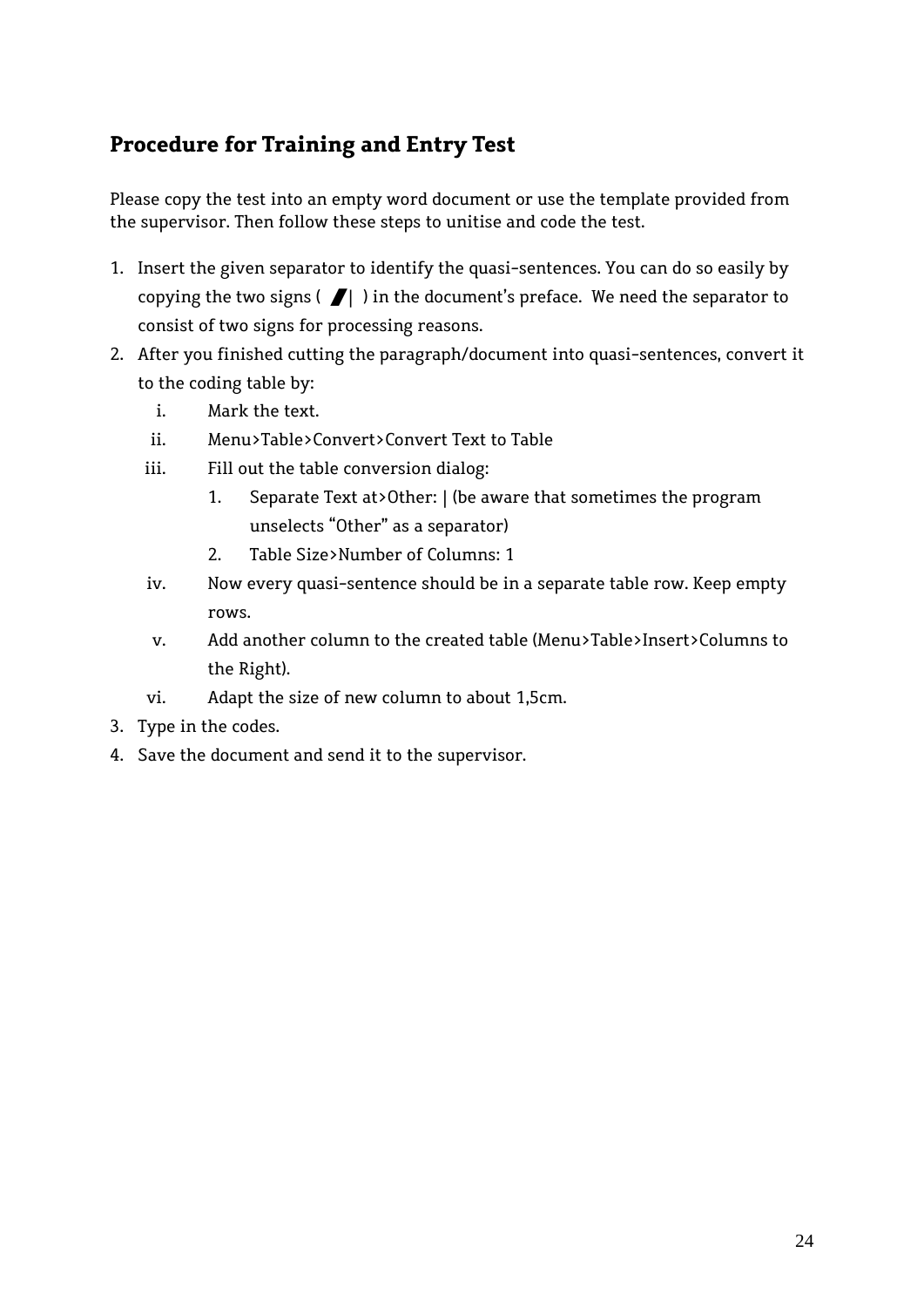# **Training Test**

#### **Coder Name:**

#### **Date of Coding:**

Country: Australia Name of the Party/Alliance: National Country Party Year: 1966 **Title: We will grow, prosper** (extracts)

Please use this separator  $||$  to mark quasi-sentences.

#### **'WE WILL GROW, PROSPER'**

The Deputy Prime Minister (Mr McEwen) said last night all the Government's policies were aimed at building an Australia respected and trusted throughout the world. Mr McEwen, delivering the Country party policy speech at Sheparton, said: The country party, the Government, has one constant and continuing policy objective - to make Australia strong, safe, prosperous; to build a modern Australia, with equal opportunity for all: where the aged, and the infirm, are looked after; where the young are well educated, properly trained, to play their part in making the greater Australia of the future; where every man, woman and child - native-born Australians and migrants alike - can live in freedom, enjoying the rewards of their own efforts, obtaining their just share of the wealth of the community.

Under our coalition Government's policies, Australia's advance has been remarkable. Here are the results of the 17 years of our responsibility in Government: 3.5 million more people since we came to office - half of them migrants; 1.25 million new jobs (1.6 million new homes built); tremendous increases in wool production; wheat, meat, sugar, dairy products, fruit and so on - with fewer workers. The volume of exports more than doubled. More than 20,000 new factories; factory production increased two and a half times. Mineral production more than doubled. 2,5 million more vehicles on the road - a car for every four people; unprecedented developments in community services; roads, dams, power houses, hospitals, schools. Industries everywhere are creating new wealth, ultimately distributed for all the people in better wages, social services and health, in education and defence.

In 17 years the total production of Australia, including all primary and secondary industries and the service industries which go with them, has doubled. If in 1949, in a policy speech I had said: 'Put the Country party and the Liberal party in power and our policies will double the size of the Australian economy in 17 years', this would have been treated with derision. But we have done it!

This is a story of growth; of increasing national strength; greater safety; higher prosperity; sharing the prosperity. Three years ago, we said our policies would produce 25 per cent growth over five years. Despite the disastrous drought, this objective is well in sight. I now say the next five years will see this rate continued. We are determined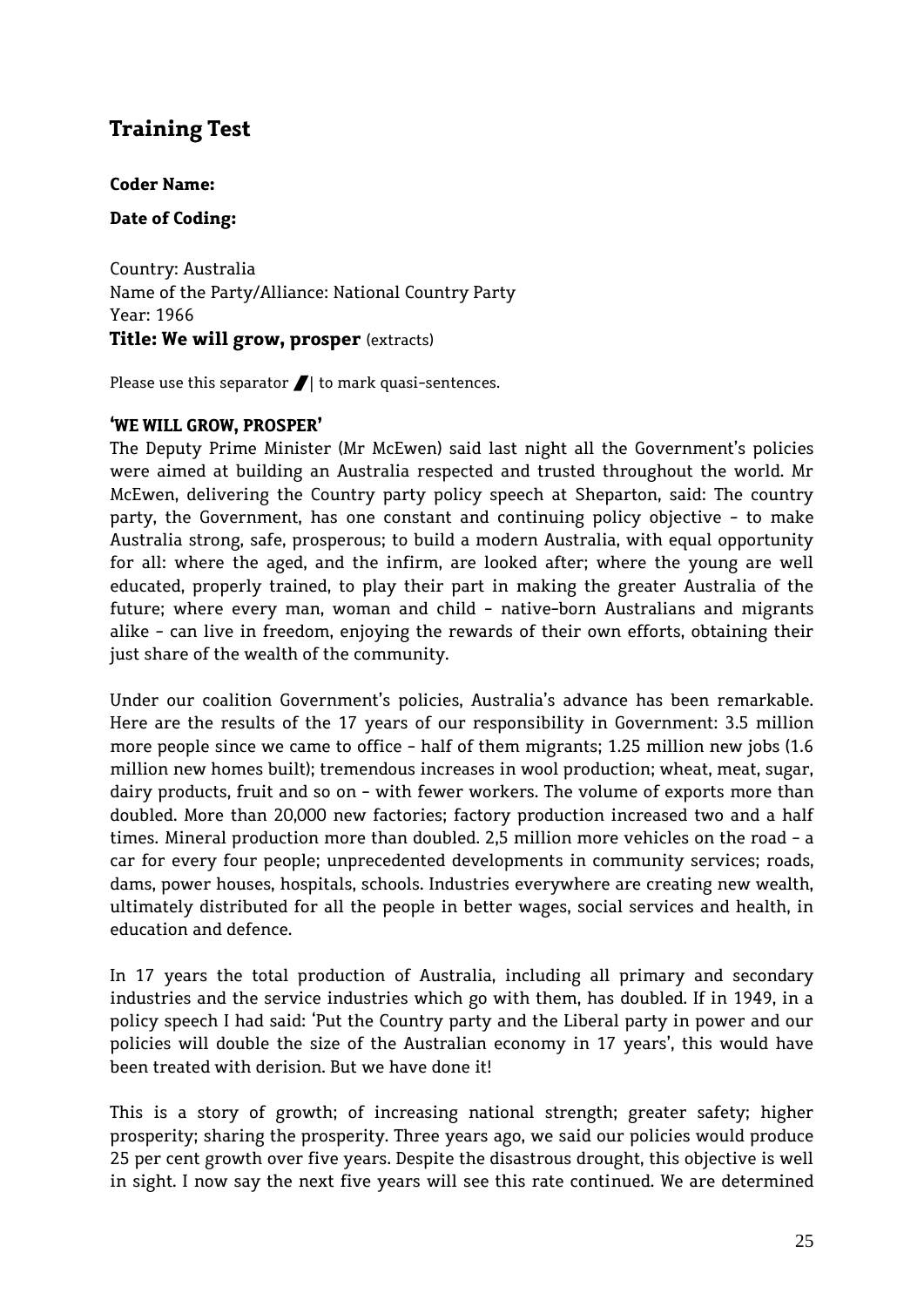that successive generations of Australians will enjoy an even greater measure than we do, an Australian way of life of which we can be proud, and the rest of the world envy.

#### *ALLIANCES*

In today's world, no country can stand alone. Safety and security demand that our own growing strength be allied with that of others who share our beliefs in the right of free people to remain free. This is the basis of our foreign policy. We must be sure that if our freedom is threatened we will not be left to stand alone. So we are concerned with the integrity of other small, free countries.

The respect for Australia as a staunch and reliable ally has never been higher. Our great association with Britain and the Commonwealth have been strengthened. We have stood with Britain in preserving the security of Malaysia. Under the AZEUS Treaty we, with New England, have established a great alliance with the United States. Under SEATO we are linked with Britain, the United States and France, and with Asian countries from Pakistan to the Philippines.

#### *PRUDENCE*

We help the less-developed countries with aid, and we were the first in the world to give tariff preference to them. We strive constantly for peace, through the United Nations, and will do so unceasingly. But prudence and security demand that we work also for strong and lasting alliances. The most powerful country in the world - the United States - will be with us to protect our freedom if we are threatened with aggression, just as the United States today is protecting the freedom of the people of South Vietnam from communist aggression.

The United States seeks no material gain, fighting this distant war. Australia seeks only to prove that aggression will not succeed. And as Australia herself would expect help if in need, we now demonstrate that we are willing to extend our help to a small, free people under attack. We want to so conduct ourselves that the United States will not hesitate to stand between Australia and an aggressor. America is the one country that can do this. Our troops in South Vietnam earn for us the right to the protection of the United States and our other treaty allies, should Australia be threatened.

Voluntary recruiting has not produced the numbers of men required for the Army. The Government did try, long and hard, to enlist sufficient men as volunteers. Despite all its efforts not enough men came forward to enable us to play our present part with the British in Malaysia and the Americans in South Vietnam. So we have added to the ranks of our volunteer regular army the necessary numbers of national servicemen to meet the nation's requirements.

To say that we would honor our obligations with the United States and our other allies only if enough volunteers came forward would show Australia as a very uncertain ally. American conscripts have helped to save us once. No Australian would suggest that we were not grateful that they defended us in our day of peril. Surely no responsible Australian would suggest that, in the absence of sufficient volunteers, we should wait until war reaches Australia itself before we called conscripts to the protection of our homeland. We in the Government are sure that we have acted properly in bringing in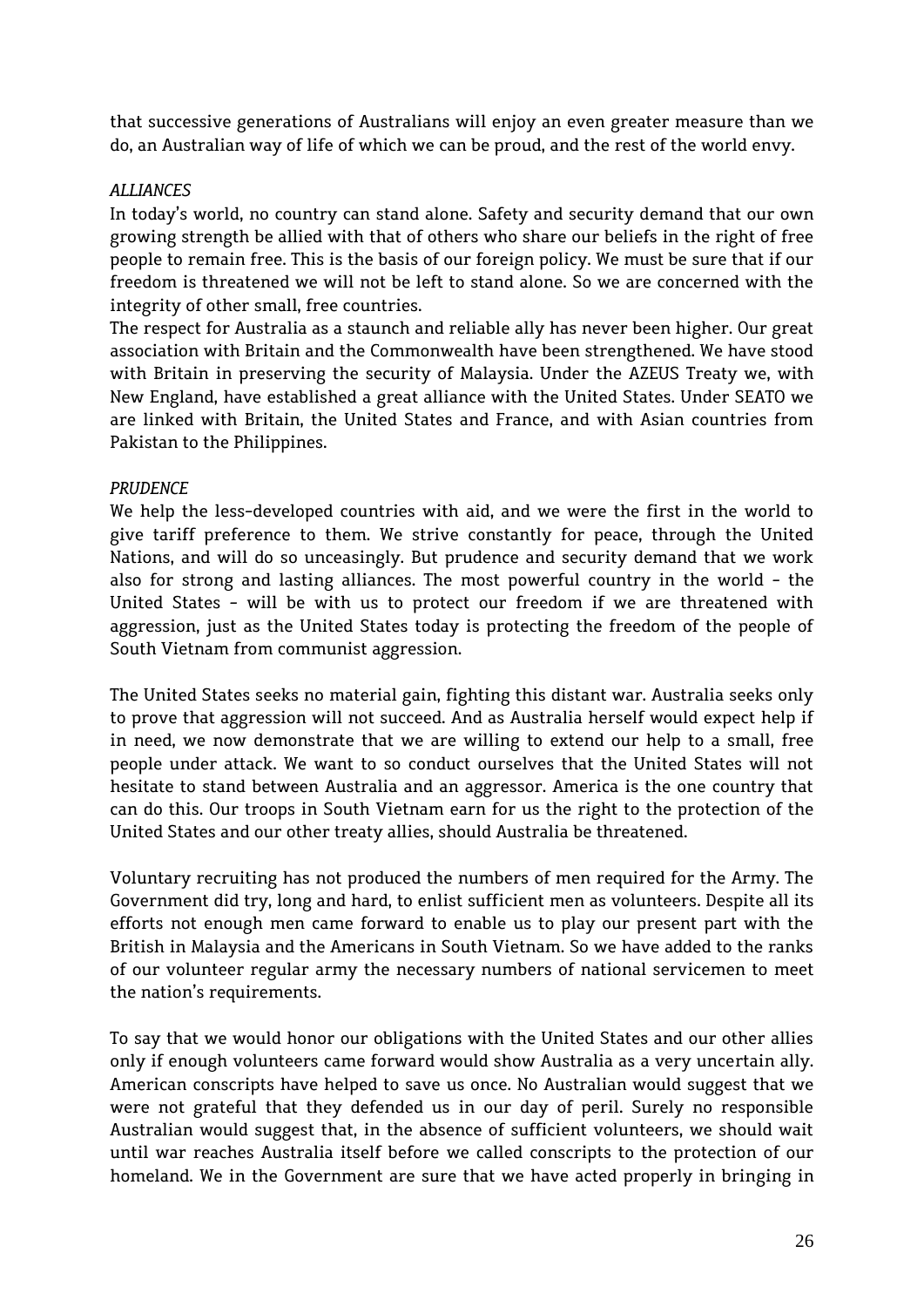National Service so that we may join with America in her stand to prevent the outward expansion of aggressive communism.

Of course, safety is not secured only by modern defence forces and alliances. There must be great economic strength - an industrial base capable of servicing and maintaining today's complex military operations; food and mineral production for our own needs, and to earn foreign exchange; good roads and railways; efficient ports. Defence security and economic strength go hand in hand. Our policies promote economic strength. Look at the primary industries.

By 1964, before the calamitous drought total farm output was 67 per cent higher than when we came to office. Wool, still the great foreign country earner, has nearly doubled in production since the war. Wool has been helped by the Japanese Trade Treaty; taxation incentives; huge expenditure on research and technology; and Governmentsupported promotion activity.

#### *CROP RECORD*

Wheatgrowers are about to harvest what could be an all-time record crop; double the average crop of the early 'fifties'. The guaranteed price covers more than 200 million bushels each harvest. This has given the industry the confidence necessary for expansion.

Total bounty payments provided by our Government to the dairy industry, to offset high costs and difficult markets, have amounted to just on 3500 million. A quarter of a million people depend on the dairy industry.

The great sugar industry has a fair price in the home market; a good price for sales under the agreement with Britain; negotiated access for profitable sales to America. The Japanese Trade Treaty has made Japan our biggest sugar customer.

In my policy speech, three years ago, I said: 'If problems arise, we will be ready to help.' We have helped. The sugar industry, through no fault of its own, is in serious temporary difficulty. It asked for, and our Government has given a loan of \$19 million to augment pool payments from this year's crop. For Australian beef producers, negotiated access to the United States market, and now to Japan, has been worth millions. We have legislated to give effect to marketing or stabilisation plans for canned and dried fruits, for eggs, and also for tobacco, which has been lifted from a peasant industry to one of high average incomes. Cotton is taking dramatic strides forward under the stimulus of our policies.

There are problems - in the apple and pear industry; in dairying; the British move towards the European Common Market; the never-ending job of gaining access to markets. Much has been achieved in meeting these problems. We will never let up in our efforts.

#### *EXPANSION*

Our policies for secondary industry are policies for growth, sound expansion, jobs, jobs for a growing, well-paid work force, more than 100,000 new jobs a year. Tariff machinery is continually improved to give prompt and adequate tariff protection; to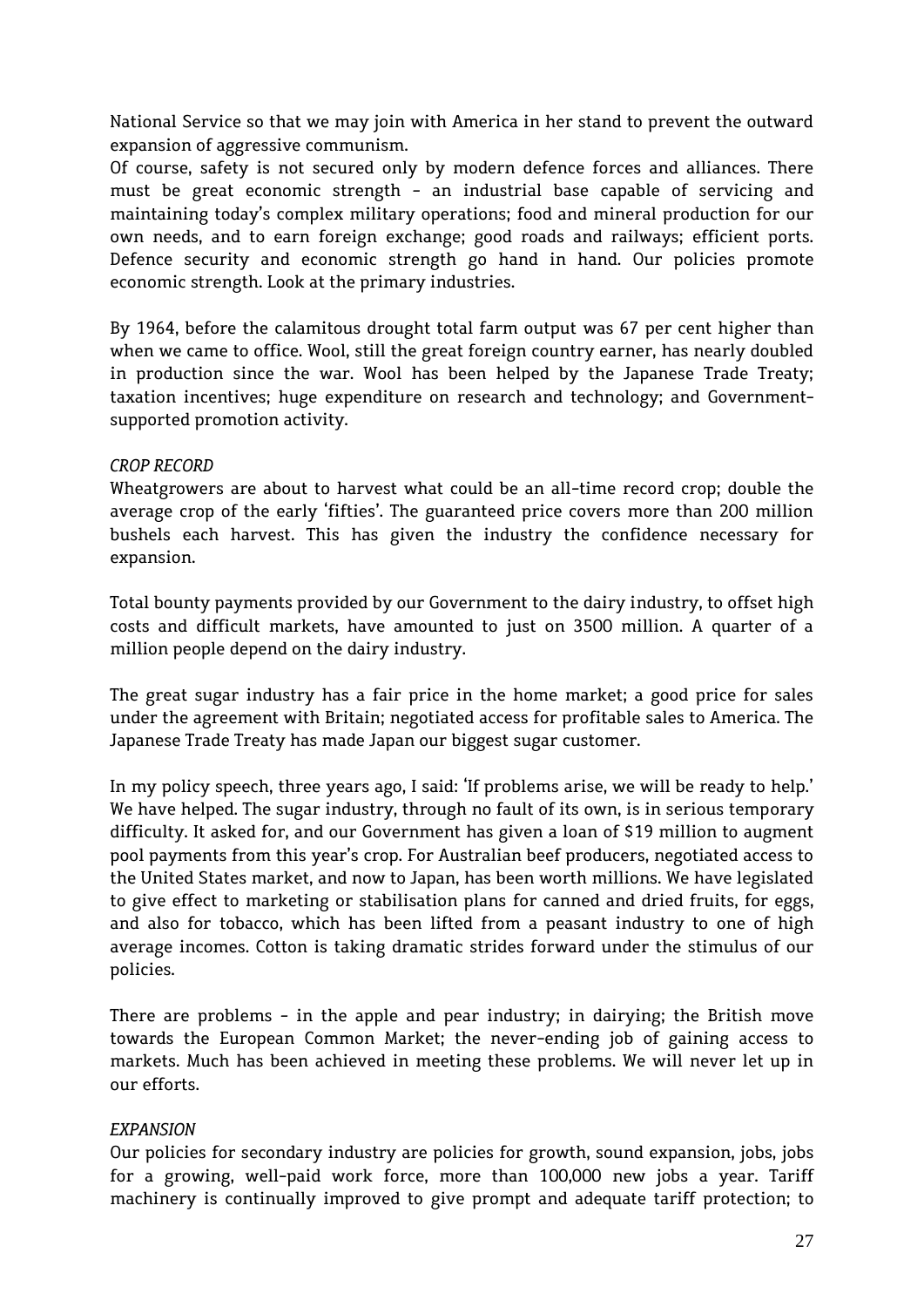prevent damage by dumping and disruptive imports. We give efficient secondary industry a secure grip on the home market. From this base we encourage it to develop exports with the help of a variety of export incentives. Investment in manufacturing has risen from \$120 million a year to \$1000 million a year. Great new industries are providing well-paid employment for more and more Australians. Average earnings in real `spending-power terms`, are up 50 per cent. Help is provided for the aged, the infirm, the sick; health and social-service payments lifted from \$162 million to \$1020 million a year. Australia can and must look after the needs of the aged and the infirm. They must be given a full share of benefit from the nation's growth.

#### *FREIGHTS*

We have initiated moves to stem overseas freight rises by rationalisation of overseas shipping services; for containerisation and other modern cargo-handling methods, and by establishment of modern port facilities. Industry stabilisation plans form part of the compensation to export industries for the burden of costs arising from fast national growth. So does the \$28 million-a-year subsidy on superphosphate, and our new subsidy on nitrogenous fertilisers of \$30 per ton nitrogen content.

Petrol prices have been reduced to no higher than fourpence a gallon over city prices. Many inland people have been saved more than a shilling a gallon. For years the Country party policy urged this plan.

Special taxation allowance have been granted to primary producers; huge sums provided for agricultural research and extension; massive help for wool promotion. Suitable long-term credit at lower interest rates has been made available for rural and other development needs. The Commonwealth Development Bank, the trading banks, term loan fund of \$246 million, adds a new dimension to the array of credit facilities available to farmers.

Decentralisation requires practical policies which make country area profitable locations for industry and attractive places for people to live. Housing must be available, so must phones and TV, air services - including freight. For Commonwealth Aid Roads grants we are providing \$750 million in the current five-year period; \$150 million this year, rising to \$170 million the year after next and \$126 million is being found for nearly 2000 miles of rail standardisation and reconstruction.

Our Government acted through State Government to help those affected by the drought. So far \$57 million has been provided. Ways must be found to mitigate the effects of drought; to reduce and alleviate the personal heartbreak and national losses which go with them.

#### *BEEF ROADS*

We have given special attention to developing the North and 4000 miles of beef roads have been approved. More are under study and \$57 million is being provided for beef roads in Queensland, Western Australia and the Northern Territory. We have found millions of dollars for port facilities in Western Australia and Queensland: at Weipa in Queensland, and help at Gladstone; in Western Australia more than \$6 million for port improvements at Derby, Wyndham and Broome. We have found \$12 million for stage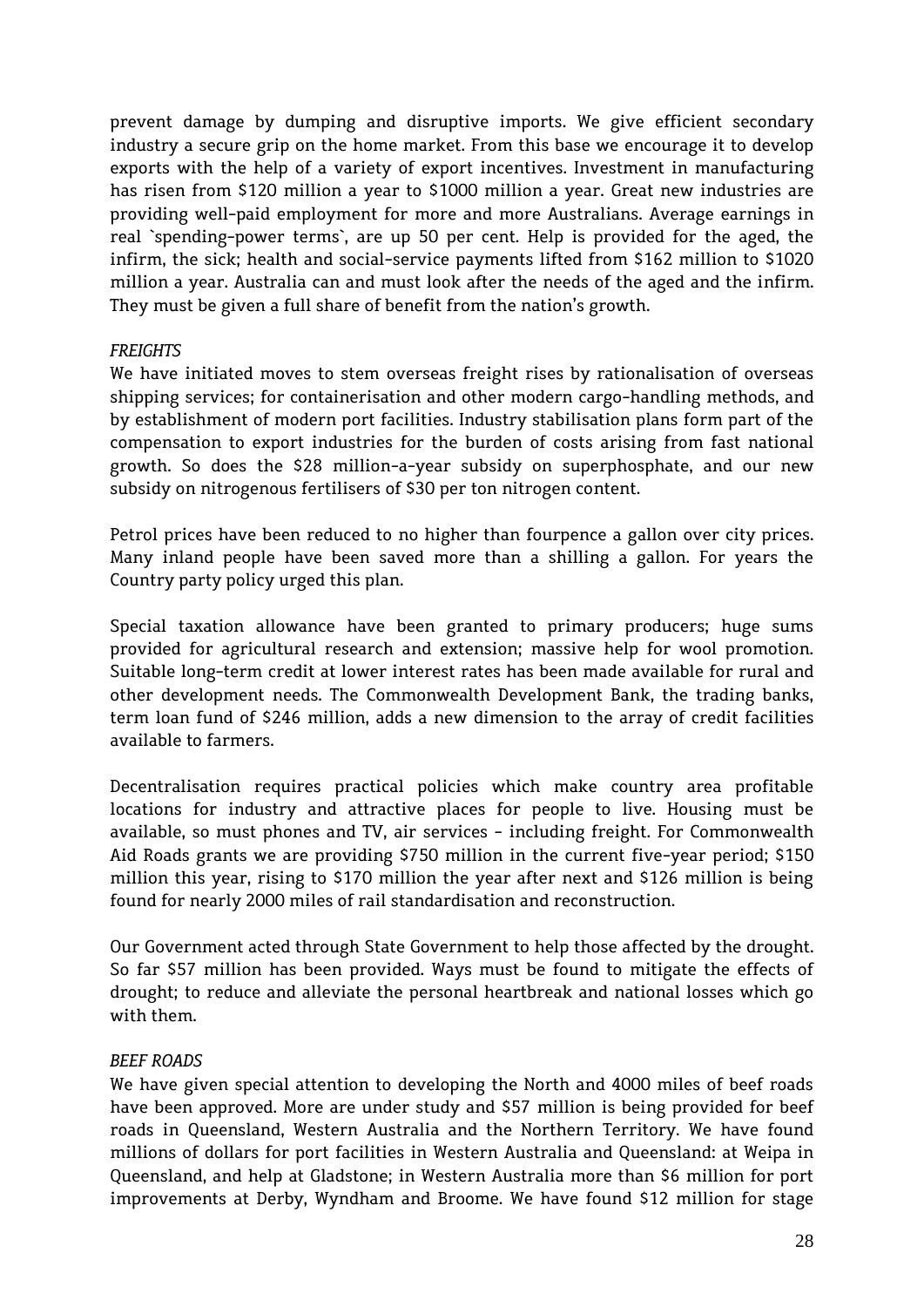one of the Ord irrigation project. In Queensland vast areas - 11 million acres - are being turned into high-productive pastures. We are finding \$23 million for this and \$1 million is being provided this year for research into tropical pastures. Freight on superphosphate to Darwin will be subsidised and tax concessions allowed for mining with \$42 million for oil search subsidies.

#### *INDUSTRIES*

 $\overline{a}$ 

Nothing contributes more to northern development than the sound and profitable expansion of the industries already located in the north. What has been done for sugar, tobacco, beef and for mineral development is conscious major policy for northern development. These are part of the whole pattern of policies for the development of the north and the balanced development of the whole of Australia.

I said at the beginning that we had a constant objective; to make Australia strong and safe; prosperous at home; respected and trusted throughout the world. I have spoken of some of the things we have done; of what we are doing. These are not disjointed actions, independent of one another; thought up to get some votes, or some credit, or to appease some group. They are all parts of a total; policies all designed for the one overriding purpose; to make Australia strong, safe, prosperous.

We can be proud of what has been achieved; of Australia's great and growing economic strength; of high and rising living standards; of the continuous improvements in education, housing, social services. Because we have honoured our obligations and are playing our part in resisting aggression today we can be confident of our own future safety and security, of the strength of our alliances, of the assured protection of the United States should we ever be threatened. The Australia of today is a base on which an even stronger, safer, more prosperous Australia will be built over the next decade.<sup>2</sup>

 $2$  Note: The particular countries with which Australia has a special relationship are defined as the Commonwealth countries. ANZUS is a regional security treaty.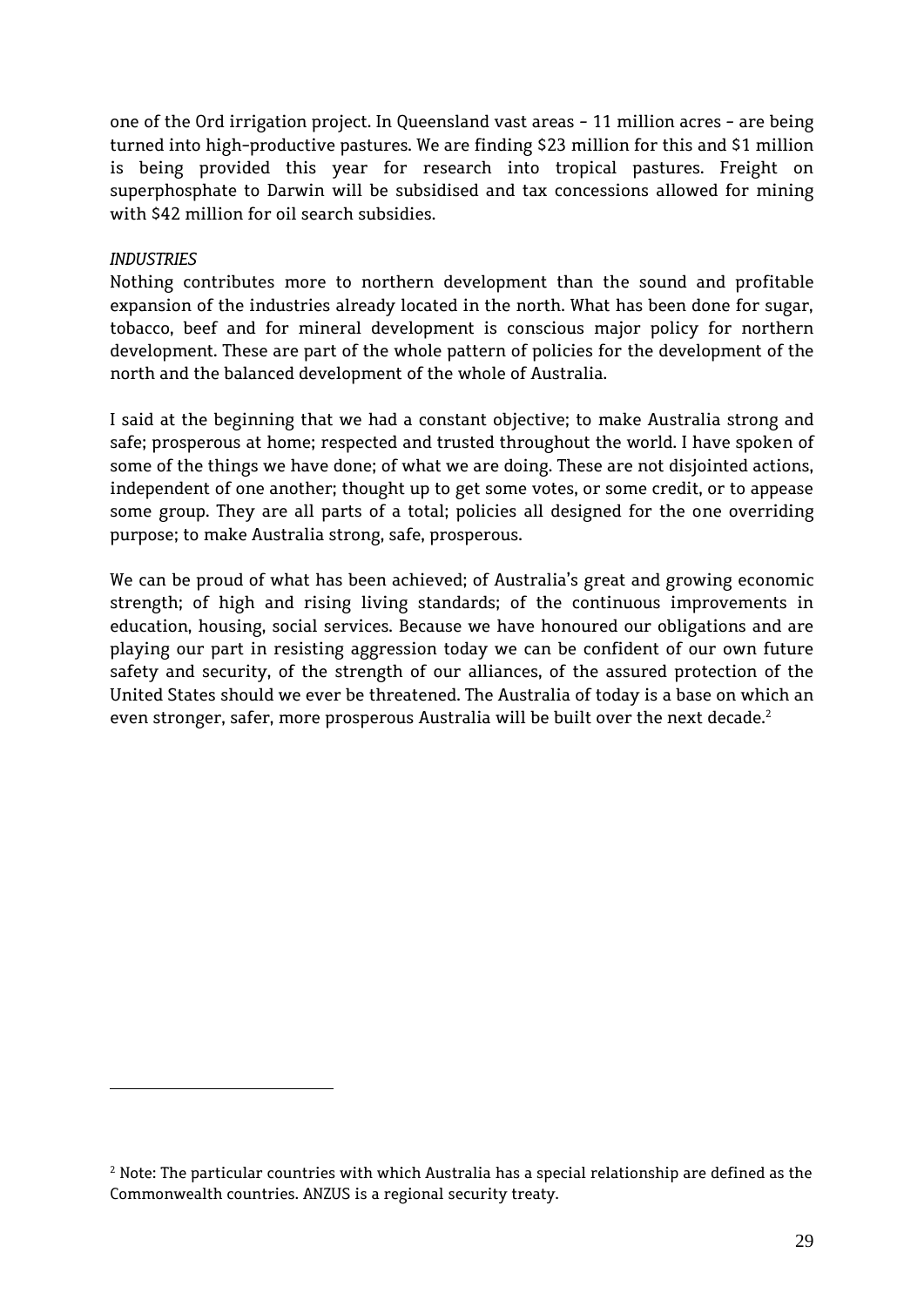# **Entry Test**

**Coder Name: Date of Coding:**

Country: USA Name of the Party/Alliance: The Democratic Party Year: 2008 **Title: Democratic National Platform** (extracts)

Please use this separator  $\blacksquare$  to mark quasi-sentences.

#### **Preamble**

We come together at a defining moment in the history of our nation – the nation that led the 20th century, built a thriving middle class, defeated fascism and communism, and provided bountiful opportunity to many. We Democrats have a special commitment to this promise of America. We believe that every American, whatever their background or station in life, should have the chance to get a good education, to work at a good job with good wages, to raise and provide for a family, to live in safe surroundings, and to retire with dignity and security. We believe that each succeeding generation should have the opportunity, through hard work, service and sacrifice, to enjoy a brighter future than the last.

Over the past eight years, our nation's leaders have failed us. Sometimes they invited calamity, rushing us into an ill-considered war in Iraq. But other times, when calamity arrived in the form of hurricanes or financial storms, they sat back, doing too little too late, and too poorly. The list of failures of this Administration is historic.

So, we come together not only to replace this President and his party –and not only to offer policies that will undo the damage they have wrought. Today, we pledge a return to core moral principles like stewardship, service to others, personal responsibility, shared sacrifice and a fair shot for all –values that emanate from the integrity and optimism of our Founders and generations of Americans since. Today, we Democrats offer leaders – from the White House to the State House – worthy of this country's trust.

#### **I. Renewing the American Dream**

#### *Jumpstart the Economy and Provide Middle Class Americans Immediate Relief*

We will provide an immediate energy rebate to American families struggling with the record price of gasoline and the skyrocketing cost of other necessities – to spend on those basic needs and energy efficient measures. We will devote \$50 billion to jumpstarting the economy, helping economic growth, and preventing another one million jobs from being lost.

We support investments in infrastructure to replenish the highway trust fund, invest in road and bridge maintenance and fund new, fasttracked projects to repair schools. We believe that it is essential to take immediate steps to stem the loss of manufacturing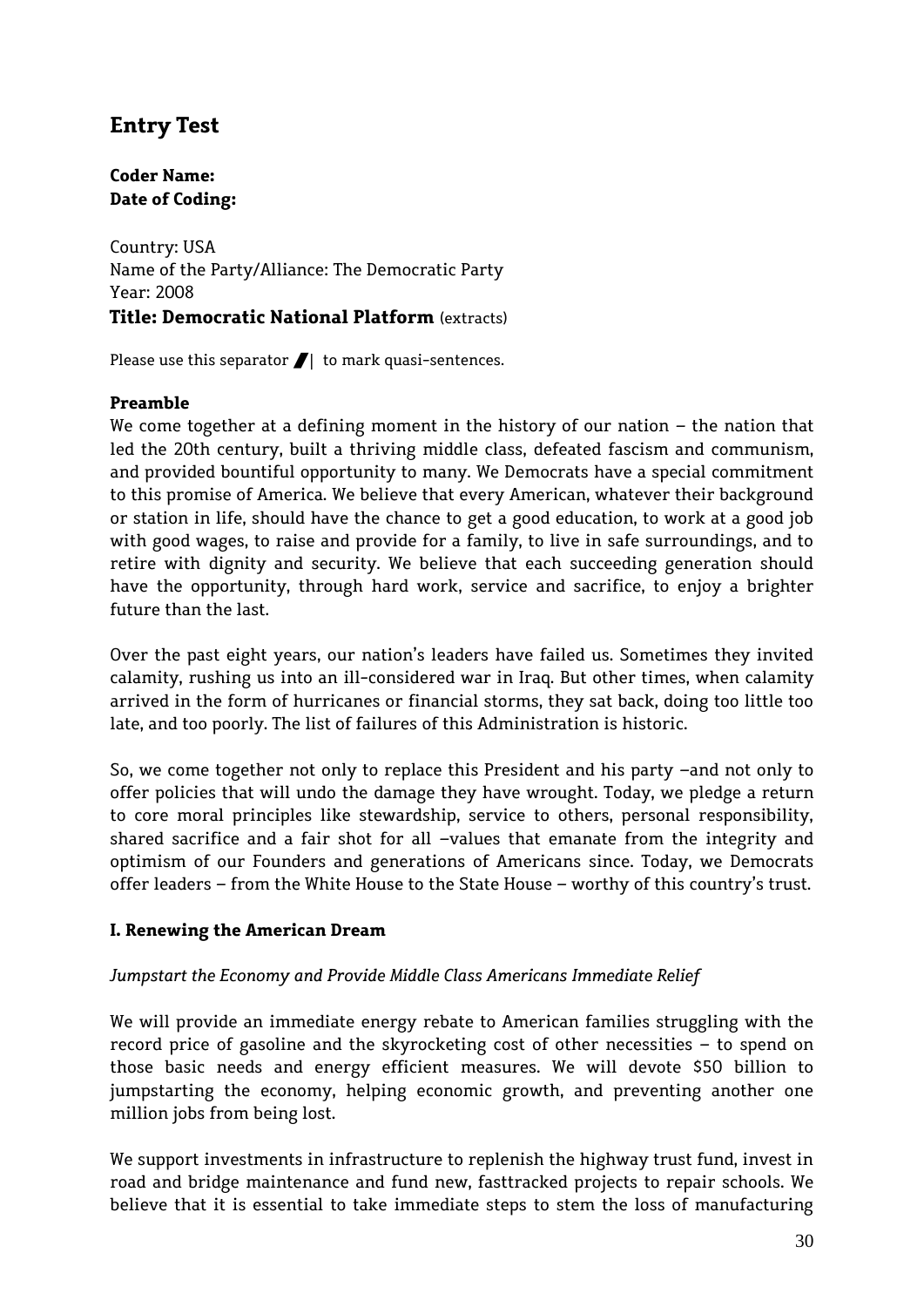jobs. Taking these immediate measures will provide good jobs and will help the economy today. But generating truly shared prosperity is only possible if we also address our most significant long-run challenges like the rising cost of health care, energy, and education.

#### *Good Jobs with Good Pay*

Democrats are committed to an economic policy that produces good jobs with good pay and benefits. That is why we support the right to organize. We know that when unions are allowed to do their job of making sure that workers get their fair share, they pull people out of poverty and create a stronger middle class. We will strengthen the ability of workers to organize unions and fight to pass the Employee Free Choice Act. We will fight to ban the permanent replacement of striking workers, so that workers can stand up for themselves without worrying about losing their livelihoods.

In America, if someone is willing to work, he or she should be able to make ends meet and have the opportunity to prosper. To that end, we will raise the minimum wage and index it to inflation. We will modernize the unemployment insurance program to close gaps and extend benefits to the workers who now fall outside it.

### *Opportunity for Women*

When women still earn 76 cents for every dollar that a man earns, it doesn't just hurt women; it hurts families and children. We will pass the "Lilly Ledbetter" Act, which will make it easier to combat pay discrimination. We will invest in women-owned small businesses and remove the capital gains tax on startup small businesses. We recognize that women are the majority of adults who make the minimum wage, and are particularly hard-hit by recession and poverty; we will protect Social Security, increase the minimum wage, and expand programs to combat poverty and improve education so that parents and children can lift themselves out of poverty. We will work to combat violence against women.

#### *A World Class Education for Every Child*

The Democratic Party firmly believes that graduation from a quality public school and the opportunity to succeed in college must be the birthright of every child–not the privilege of the few. We must prepare all our students with the 21st century skills they need to succeed by progressing to a new era of mutual responsibility in education. We must set high standards for our children, but we must also hold ourselves accountable– our schools, our teachers, our parents, business leaders, our community and our elected leaders. And we must come together, form partnerships, and commit to providing the resources and reforms necessary to help every child reach their full potential.

#### *Creating New Jobs by Rebuilding American Infrastructure*

A century ago, Teddy Roosevelt called together leaders from business and government to develop a plan for the next century's infrastructure. It falls to us to do the same. We will start a National Infrastructure Reinvestment Bank that can leverage private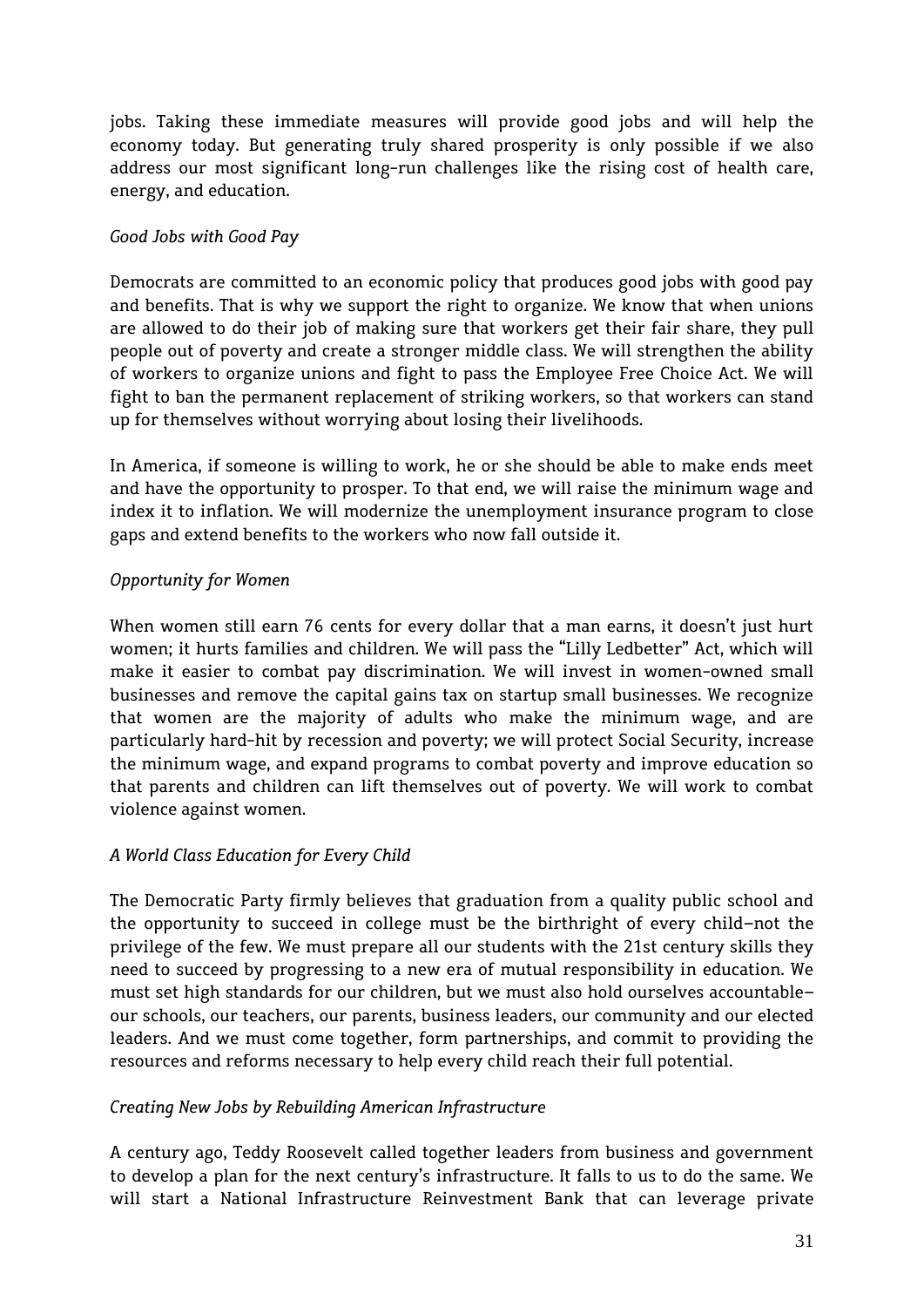investment in infrastructure improvements, and create nearly two million new good jobs. We will undertake projects that maximize our safety and security and ability to compete, which we will fund as we bring the war in Iraq to a responsible close. We will modernize our power grid, which will help conservation and spur the development and distribution of clean energy. We need a national transportation policy, including highspeed rail and light rail. We can invest in our bridges, roads, and public transportation so that people have choices in how they get to work. We will ensure every American has access to highspeed broadband and we will take on special interests in order to unleash the power of the wireless spectrum.

#### *Support Small Business and Entrepreneurship*

Encouraging new industry and creating jobs means giving more support to American entrepreneurs. We will exempt all start-up companies from capital gains taxes and provide them a tax credit for health insurance. We will help small businesses facing high energy costs. We will work to remove bureaucratic barriers for small and start-up businesses–for example, by making the patent process more efficient and reliable.

#### *Real Leadership for Rural America*

Rural America is home to 60 million Americans. The agricultural sector is critical to the rural economy and to all Americans. We depend on those in agriculture to produce the food, feed, fiber, and fuel that support our society. Thankfully, American farmers possess an unrivaled capacity to produce an abundance of these high-quality products.

All Americans, urban and rural, hold a shared interest in preserving and increasing the economic vitality of family farms. We will continue to develop and advance policies that promote sustainable and local agriculture, including funding for soil and water conservation programs.

#### *Restoring Fairness to Our Tax Code*

We must reform our tax code. We'll eliminate federal income taxes for millions of retirees, because all seniors deserve to live out their lives with dignity and respect. We will not increase taxes on any family earning under \$250,000 and we will offer additional tax cuts for middle class families. We will dramatically simplify tax filings so that millions of Americans can do their taxes in less than five minutes.

#### **II. Renewing American Leadership**

At moments of great peril in the last century, American leaders such as Franklin Roosevelt, Harry Truman, and John F. Kennedy managed both to protect the American people and to expand opportunity for the next generation. They used our strengths to show people everywhere America at its best. Today, we are again called to provide visionary leadership. This century's threats are at least as dangerous as, and in some ways more complex than, those we have confronted in the past.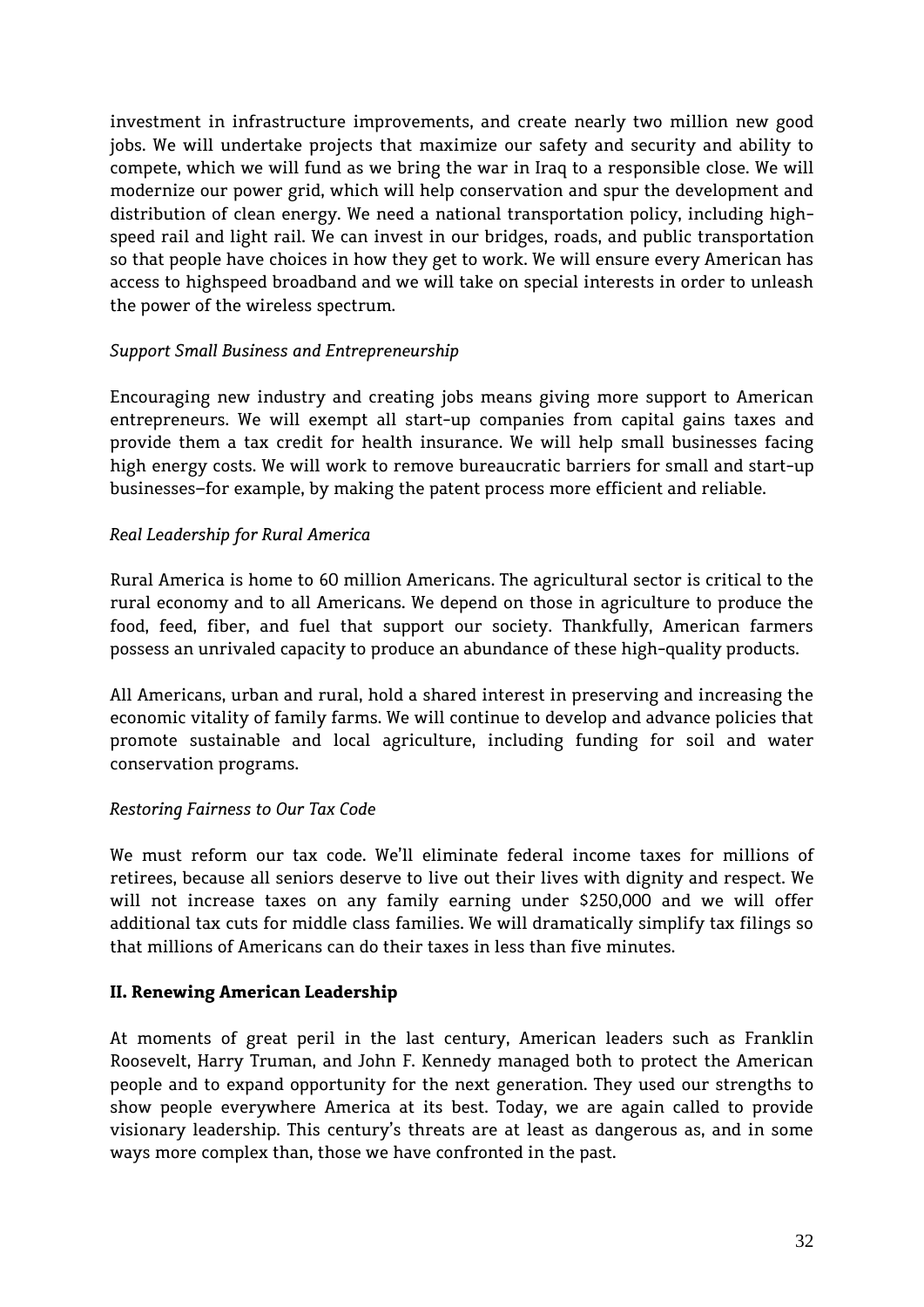We will confront these threats head on while working with our allies and restoring our standing in the world. We will pursue a tough, smart, and principled national security strategy. It is a strategy that recognizes that we have interests not just in Baghdad, but in Kandahar and Karachi, in Beijing, Berlin, Brasilia and Bamako. It is a strategy that contends with the many disparate forces shaping this century, including: the fundamentalist challenge to freedom; the emergence of new powers like China, India, Russia, and a united Europe; and the spread of lethal weapons.

Barack Obama will focus this strategy on seven goals: (i) ending the war in Iraq responsibly; (ii) defeating Al Qaeda and combating violent extremism; (iii) securing nuclear weapons and materials from terrorists; (iv) revitalizing and supporting our military; (v) renewing our partnerships to promote our common security; (vi) advancing democracy and development; and (vii) protecting our planet by achieving energy security and combating climate change.

#### *Recommit to an Alliance of the Americas*

We recognize that the security and prosperity of the United States is fundamentally tied to the future of the Americas. We believe that in the 21st century, the U.S. must treat Latin America and the Caribbean as full partners, just as our neighbors to the south should reject the bombast of authoritarian bullies. Our relationship with Canada, our long-time ally, should be strengthened and enhanced.

#### *Advancing Democracy, Development, and Respect for Human Rights*

No country in the world has benefited more from the worldwide expansion of democracy than the United States. Democracies are our best trading partners, our most valuable allies, and the nations with which we share our deepest values. The Democratic Party reaffirms its longstanding commitment to support democratic institutions and practices worldwide. A more democratic world is a more peaceful and prosperous place. Yet democracy cannot be imposed by force from the outside; it must be nurtured with moderates on the inside by building democratic institutions.

#### **III. Renewing the American Community**

#### *Service*

The future of our country will be determined not only by our government and our policies but through the efforts of the American people. That is why we will ask all Americans to be actively involved in meeting the challenges of the new century. We will double the size of the Peace Corps, enable more to serve in the military, integrate service into primary education, and create new opportunities for experienced and retired persons to serve. And if you invest in America, America will invest in you by increasing support for service-learning. We will use the Internet to better match volunteers to service opportunities. In these ways, we will unleash the power of service to meet America's challenges in a uniquely American way.